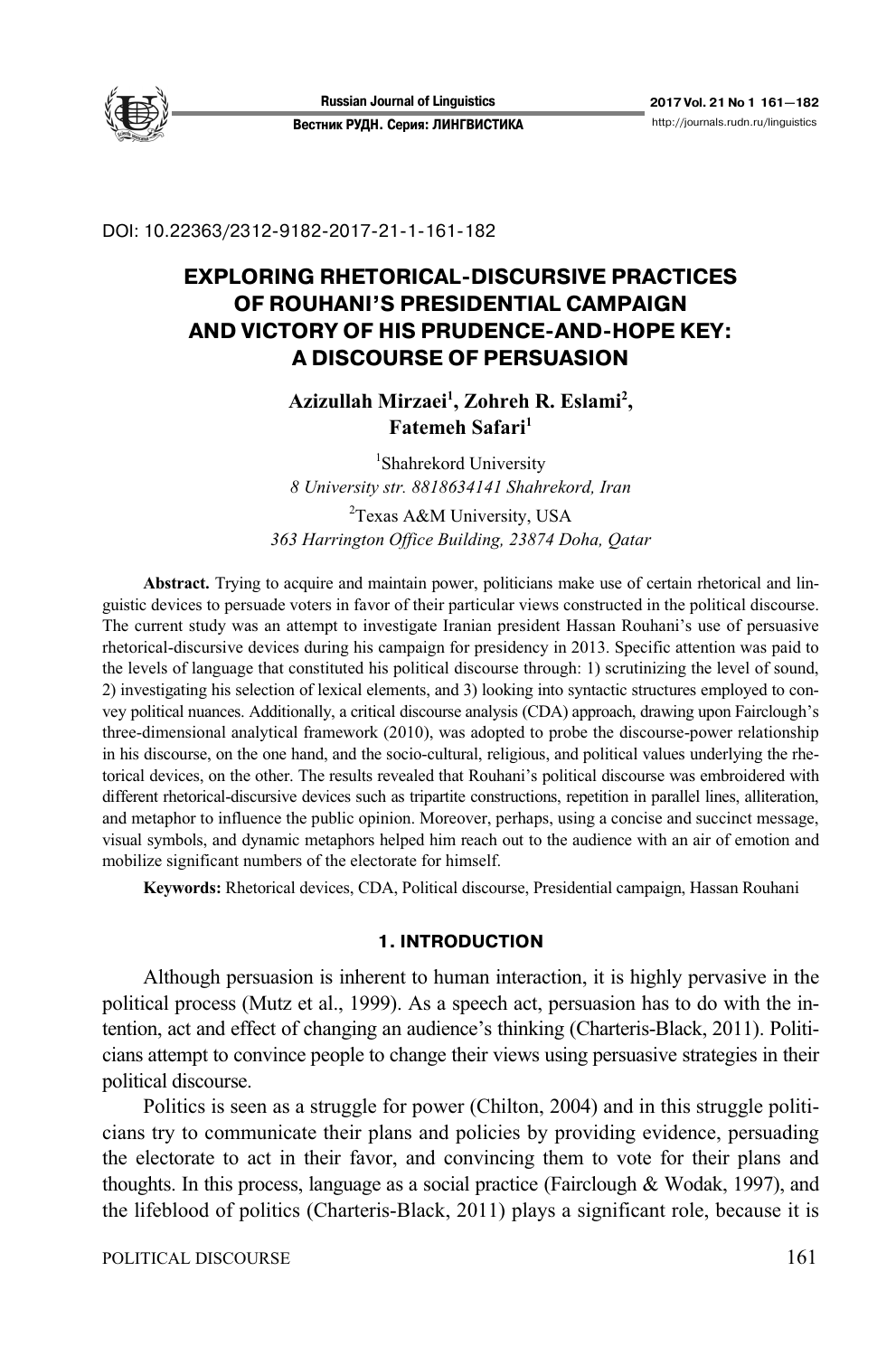mainly through the social practice of language that politicians construct their identity, negotiating their way through speeches, debates and interviews, and making structurally stable social relationships. Linguistic manipulation is typical of political discourse, and politicians have learned well to obtain power through "the oratorical art of manipulating language for persuasive ends" (Woods, 2006, p.51). In other words, politicians manipulate and frame their ideas and messages in order to better reach their electorates (Bobin, 1988). Messages incorporated in political discourse aim at persuading the audience and affecting their attitudes and beliefs (Vesnic-Alujevic, 2011).

According to Vesnic-Alujevic (2011), persuasion has four interdependent elements including: the speaker, the audience, the message and the way the message is conveyed. Rhetorical devices are tactics intended to engage emotions, shape meaning, and influence the message to be remembered and endorsed by the audience (cf. also Pondy, 1983). Using a rich and wide range of rhetorical strategies, leaders take their audience attention. The language of leadership is constituted through the combined effect of diverse rhetorical strategies (Charteris-Black, 2011). The current research was conducted with the aim to investigate the rhetorical and persuasive linguistic devices employed in the political speech of Iranian President Hassan Rouhani. Furthermore, using a CDA lens, we explain the socio-cultural, religious, and political values underlying the rhetoric evidenced in the dataset.

# **2. IRAN'S SOCIO&POLITICAL AND CULTURAL BACKGROUND**

After the Islamic Republic of Iran's Revolution, political campaigns have been a part of Iranian's history and every four years new presidential candidates with different ideas and beliefs and campaign strategies come to the fore. Election campaigns have become larger in scope, relying on a variety of mass media resources (cf. e.g. *Al-Ahram Weekly*, 2009).

From 2005 to 2013 Mahmood Ahmadinezhad was Iran's president. During his presidency, the Iranian currency, Rial, lost a great deal of its exchange value against the U.S. dollar. Though the collapse of the Iranian currency inside Iran had to do with the sanctions imposed by the US, some considered it largely as the by-product of the government's wrong economic policies, especially the change in the governmental subsidy program which led to domestic inflation and financial instability. The demise of Rial caused a loss in standards of living and domestic poverty (cf. e.g. *Al-Ahram Weekly*, 2009).

# **3. LITERATURE REVIEW**

CDA is one variant of a number of practices that fall under the area of discourse analysis (DA). CDA aims to make obvious the vague connections between discourse practices, social practices, and social structures to the nonprofessional person (Fairclough, 1995b). In van Dijk's (1993, p. 249) sense, CDA examines "the role of discourse in the (re)production and challenge of dominance." Simply put, CDA attempts to bring the link between "linguistic-discursive practices" and "the wider socio-political structures of power and domination" out from the shadow (Kress, 1990, p. 85). Thus, the aim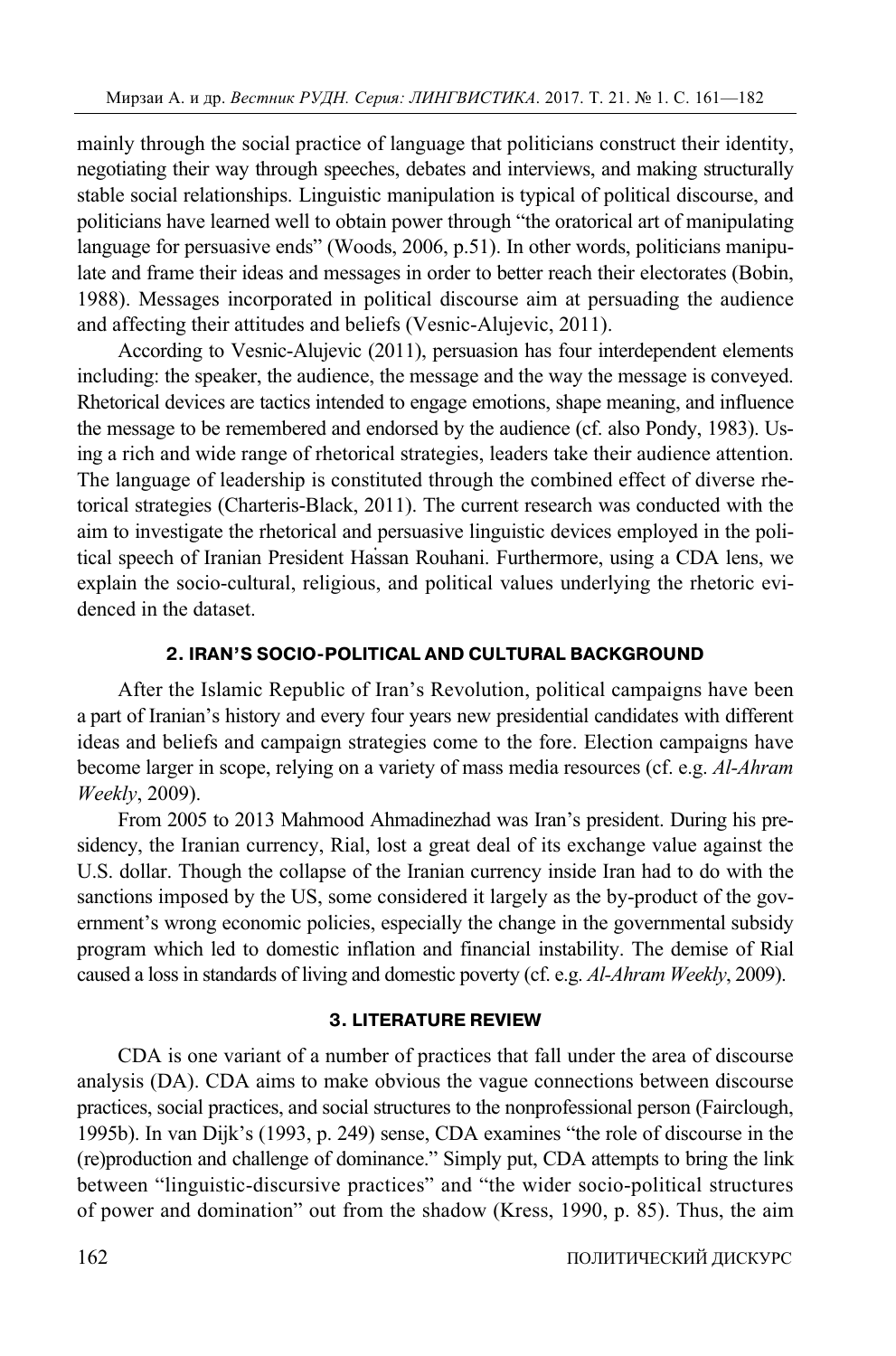of CDA is to go beyond textual analysis to reveal hidden meanings and messages as well as potential social or political interpretation inherent to a linguistic expression, and its effect on the hearers.

What makes CDA different from other forms of DA lies in its attribute of 'critical'. Being critical here implies not taking things for granted; it means being self-reflective, opening up complexity, challenging reductionism, bias and dichotomies, and then based on these processes, making vague structures of power relations and ideologies obvious (Wodak, 2001; also Pennycook, 2001).

Differences in political ethos can be boiled down to different ways of using language (Woods, 2006). In the ideological battle for presidency, the winner is a person whose language, words, messages and promises are more persuasive and appealing. And, this is where critical discourse analysis comes into play to realize what the reality is and how a candidate mobilizes a significant number of voters through the skillful use of language and persuasive rhetorical devices in the most effective way.

Several studies have dealt with the use of different rhetorical devices in political discourse (e.g., Capone, 2010; Cheng, 2006; Rezaei & Nourali, 2016; Tekin, 2008; Wei, 2000; Wei et al., 2008, etc.). For instance, adopting Lakoff and Johnson's (1980) proposal of metaphor in a case study, Wei (2000) explored the metaphorical usage of campaign slogans in the 1996 presidential campaign in Taiwan. He analyzed the way political ideologies, tactics and strategies were incorporated in metaphors, namely, war, revenge, and a journey in presidential slogans. It was found that there were overlaps and contrasts of metaphorical usage among candidates. Wei concluded that metaphorical usage not only orients candidates' campaign styles but also shapes voters' perceptions of proposed political ideals.

Fairclough (1995) points out that in CDA ideologies, assumed to reside in texts, are not easily discernable, potentially allowing for several different interpretations of the text. Inspired by this assumption, Horváth (2010) attempted to investigate the persuasive strategies employed by Obama in his inaugural address and identify the hidden ideologies in his speech. To link Obama's inaugural discourse with the social processes and to decipher covert ideologies of the text, Horváth performed an ideological analysis. He simultaneously applied a diachronic method for contrasting 'Obamite' discourse with the 'Bushite' one. Horváth summarized the key ideological components of Obama's speech into several concepts such as pragmatism, liberalism, inclusiveness, acceptance of religious and ethnic diversity and unity to show his persuasive strategies. Horváth argued that, unlike Bush, Obama used personal pronoun 'we' in an inclusive way to show the need for unity which is necessary in the time of national peril.

Drawing upon a Critical Discourse Analysis, Biria and Mohammadi (2012) investigated the potential ideologies underlying George Bush and Barack Obama's discursive strategies and rhetorical devices they employed in their inaugural speeches to express their political views. Through the CDA approach, they found that different discursive strategies were employed by the presidents in achieving their intended goals (e.g., to refute and condemn opposing views, to show that these views are untrue or illegal, and to offer concessions of points to the opposition by answering their questions and offering alternative positions). It was also observed that the first person plural pronoun was frequently used by both presidents in an inclusive way (with higher occurrences in Obama's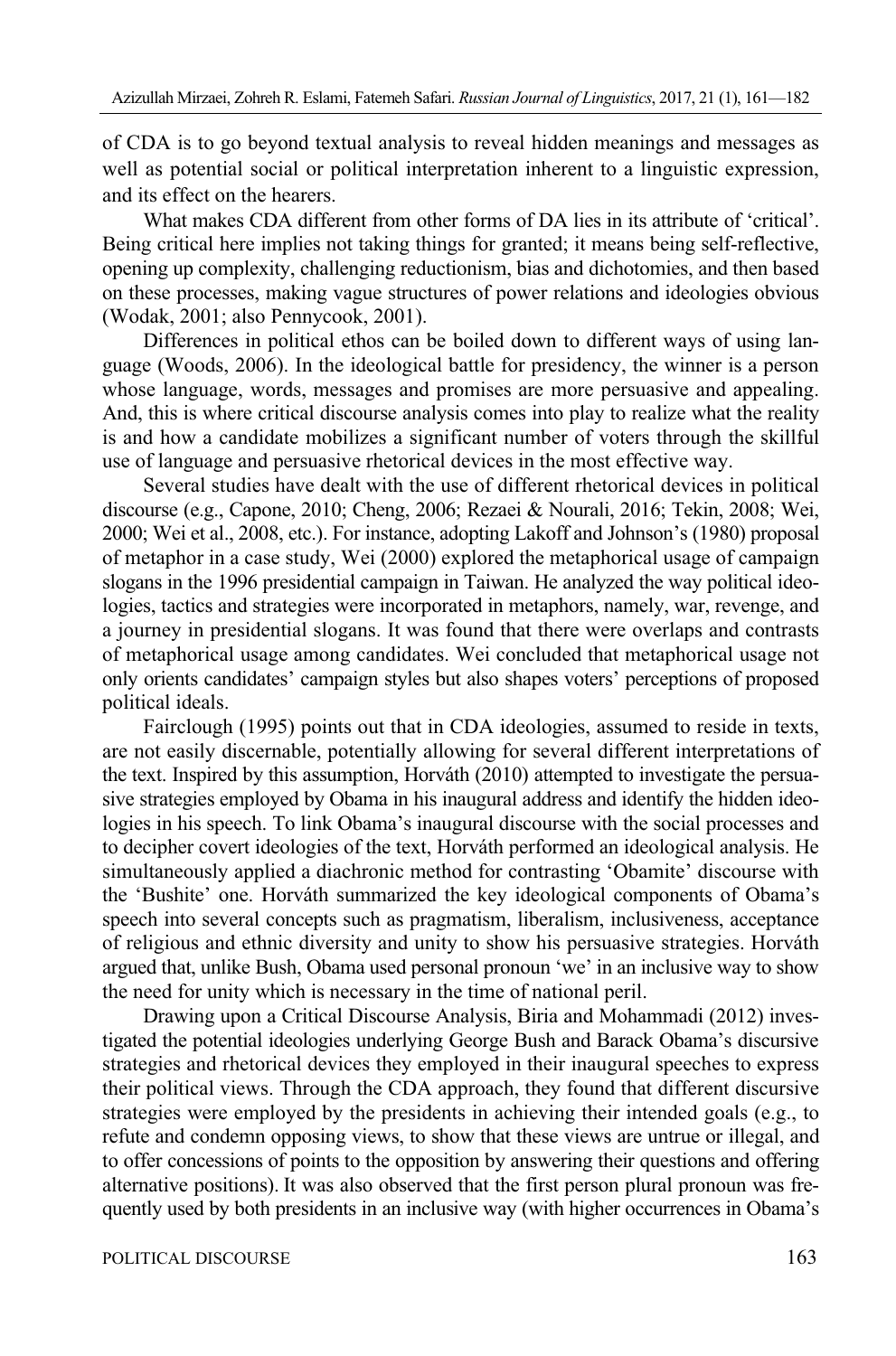speech), which implied and reinforced national and ideological boundaries. Speaking on behalf of American people, both presidents implicitly exercised their power and corporate ideologies. This way, they put the government and the people in the same group to create unity and solidarity.

Using Moore's (2003) theoretical framework, Rezaei and Nourali (2016) compared the use of persuasive rhetorical strategies in political speeches by the presidents of Iran and the U.S., Rouhani and Obama. The results of their study showed no significant difference between the two presidents' use of persuasive techniques. Both presidents used persuasive strategies (metaphor, parallelism, wordplay, repetition, alliteration, list of three, allusion, etc), but the culture based use of these techniques was evident in their research indicating that language is influenced by the culture.

In recent years, several researchers (Atai & Mozaheb, 2013; Bonyadi, 2010; Jalilifar & Alavi Nia, 2012) have analyzed political discourse in the socio-religious context of Iran. For example, Jalilifar and Alavi Nia (2012) used a bottom-up method of analysis to study one of the televised debates of the winners of the American and Iranian presidential elections (Obama and Ahmadinezhad) to investigate the persuasive effects of hedges and boosters as subcategories of metadiscourse markers. They showed that hedges and boosters were utilized to serve different functions cross-linguistically. Due to different experiences, economic status, socio-political concerns, political objectives (in terms of the political parties Obama and Ahmadinezhad were affiliated with), the issues raised during the debates, the debating partner, and the audience they addressed, the two presidents represented two separate worlds. Their study also showed that political debate is a diversified and context-specific genre and cannot be generalized to other settings.

The analysis of political discourse is hardly new. In the discourse-related research conducted so far all around the world, in general, and in Iran, in particular, a great deal of attention has been devoted to political discourse. In spite of the increasing number of research articles on political discourse in Iran over the last decade, certain linguisticdiscursive aspects of the winning presidential campaign discourse and their links to the dominant social, economic, cultural, and political relations, structures, and processes still remain under-researched. Even though political research is on the rise, the critical discourse analysis of political discourse remains largely scant. Adopting an interdisciplinary framework theoretically grounded in CDA as its analytical lens, this study sought to bridge this apparent gap to some extent and account for the rhetorical devices President Hassan Rouhani of Iran employed to appeal to a wider electoral base during his presidential campaign in 2013.

## **4. DATA COLLECTION AND ANALYSIS**

From 25<sup>th</sup> May to 12<sup>th</sup> June 2013, eight Iranian presidential candidates had the right to use the national TV channels and radio programs presenting their campaign programs, policies, plans and opinions. Data collection methods involved audio recordings of all candidates' presidential campaign programs using a voice recorder. 59 sessions in total were recorded:

 Three live televised debates (held over economic issues, cultural issues, and domestic and foreign policies);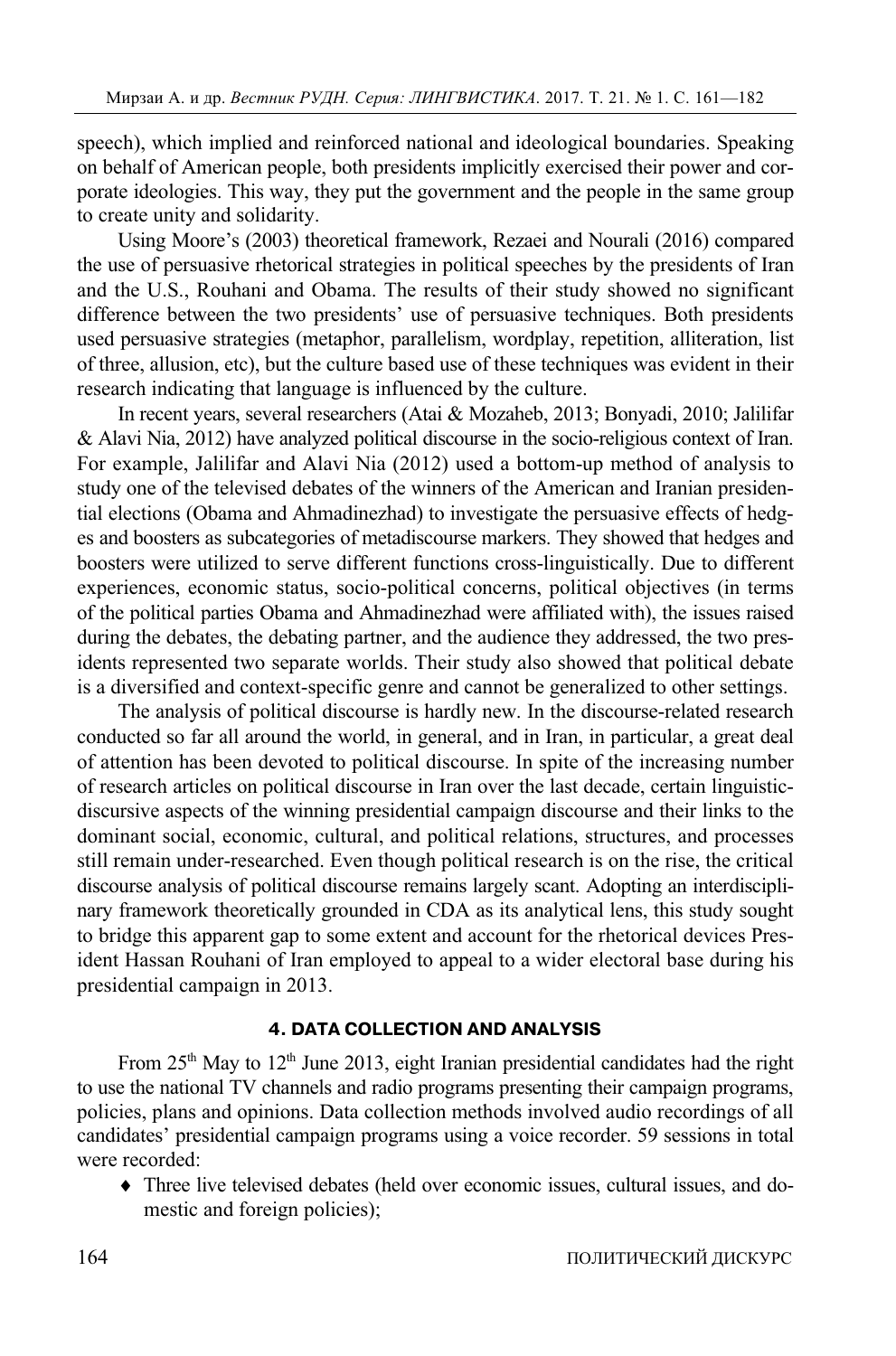- TV program "Goftogooye Vijeh Khabari" (special news talk show), IRIB2 (Channel 2 Iran), 27 May 2013;
- TV program "Goftogoo" (talk show), IRINN (News Network), 3 June 2013;
- "Entekhabe Irani" (*Iranian Choice*), JJ (Jam-e Jam Channel), 30 May 2013;
- "Be Entekhabe Shoma" (*With Your Selection*), IRIB3 (Channel 3, Iran), 12 June 2013;
- "Ba Doorbin" (*With Camera*), IRIB1 (Channel 1, Iran), 28 May 2013;
- Rouhani's Documentaries titled "This is the spring that waits behind the winter", 4 and 10 June 2013.

To look into Rouhani's political discourse, all recorded programs were transcribed and checked once more against the video or audio recording for accuracy. Considering the purpose of the study, rhetorical-device-related parts of the collected data were selected for description, categorization, or analysis. Then a critical discourse analysis (CDA) approach, drawing upon Fairclough (2010), was adopted to explore the socio-cultural, religious, and political values underlying Rouhani's choice of specific rhetorical devices. In this framework, discourse is simultaneously seen as (i) a language text (spoken or written), (ii) discourse practice, and (iii) sociocultural practice. The analysis of the text is the study of the language structures produced in a discursive event. The analysis of discursive practice deals with examining the production, consumption, and reproduction of the texts. Finally, the analysis of socio-cultural practice has to do with the investigation of what is happening in a particular socio-cultural context.

# **5. RESULTS AND DISCUSSION**

To arrive at a quantitative estimate of the frequency of rhetorical devices in Rouhani's campaign discourse, percentages were obtained. Table 5.1 shows the frequency number and percentage of each category of such devices.

Table 5.1

| Rhetorical-discursive device | <b>Number</b> | Frequency % |
|------------------------------|---------------|-------------|
| Tripartite constructions     | 58            | 42.6        |
| Repetition in parallel lines | 35            | 25.7        |
| Alliteration                 | 12            | 8.8         |
| Metaphor                     |               | 8.1         |
| Personalization              | 10            | 7.4         |
| Allusion                     |               | 5.9         |
| Pun                          |               | 1.5         |
| Total                        | 136           | 100         |

The frequency and number of rhetorical-discursive devices in Rouhani's discourse

# **5.1. Rhetorical devices in Rouhani's political discourse**

# 51.1. Tripartite constructions

A three-part list is a linked array of juxtaposed items which its final item is often proceeded by conjunction "*and*" (Wells & Bull, 2007). As Woods (2006) notes, such a list is employed to suggest wholeness, entirety and unity; it also creates a persuasive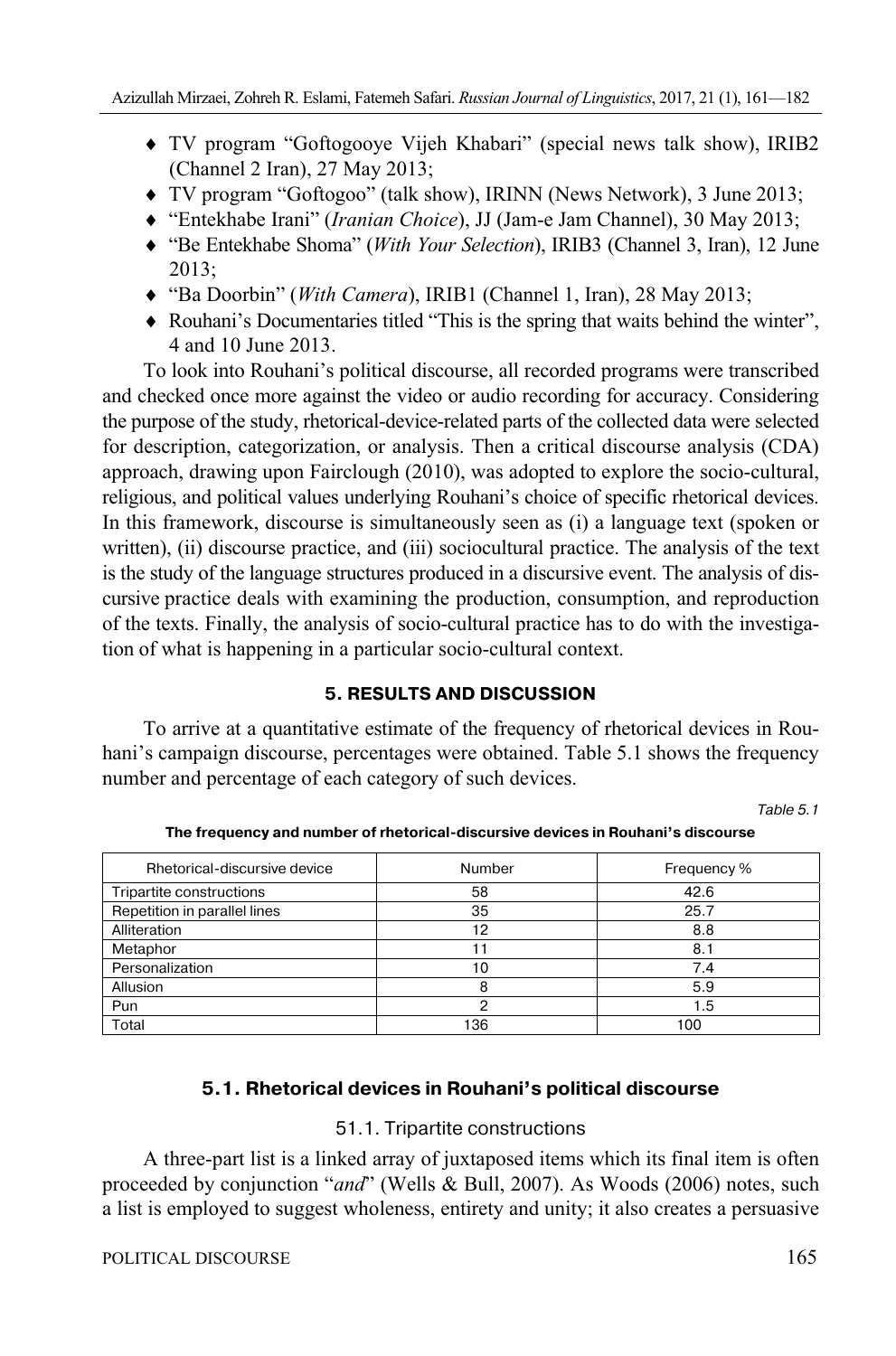and effective political rhythm. Rouhani's political discourse was replete with three-part lists. The following extract taken from his speech on IRIB 2 embraces two three-part lists at the level of clause:

khoshhalam dar in si-o-chand sal khattam, masiram, fekram, taghier nakardeh ast. Hichgah efratgar naboodeham na be samt-e rast na be samt-e chap, va emrooz ham omidvaram nemayandegi konam az anhaei ke a'dalat ro doost daran, e'tedal ro doost daran va a'ghlaniyat ro doost daran. "Goftogooye Vijeh Khabari"

I am glad that my line, my path, and my thought have never changed during this 30 years or so. I have never been an extremist toward neither right nor left, and today, I hope to represent those who like justice, like moderation, and like rationality.

Rouhani represented a list of three related entities including "my line", "my path", and "my thought" that have not changed over the years (after the Revolution), to signal his stable character and viewpoints. Using three similar qualities — "khat" (line), "masir" (path), and "fekr" (thought) — and listing them one after another the speaker intends to increase the persuasive force of the utterance.

The same style is also echoed through a list of three important qualities of the electorate he wants to represent: "I hope to represent those who like justice, like moderation, and like rationality". The air of wholeness, completeness, and unity (Woods, 2006) of these tripartite structures promote a more lasting and powerful effect on audience.

Below is another tripartite structure from his Documentary:

Amadeh-am baraye nejat-e eghtesad-e Iran va ta'amol-e sazandeh ba jahan, ehyay-e akhlagh-e jame'e dolat-e tadbir o omid ra tashkil deham. (Documentary)

I have come to establish the government of prudence and hope to rescue Iran's economy, dialogue constructively with the world, and revive society's ethics.

Rouhani cleverly criticizes the current situation and Ahmadinezhad's policies by using tripatriate structures conveying the need to rescue the economy, constructive dialogue with the world, and reviving the society's ethics. Therefore, by addressing people's concerns, awakening their hopes, and making populist promises, he stood on the right emotional level with audience constructed his popularity among them. Moreover, he contrived to persuade the audience to believe that, by standing firmly behind him, they will achieve a bright future.

Rouhani's speech occurs in a period of financial crisis for Iran. It is a period in which Iran has accumulated an enormous financial debt with the persistent weakening of the currency, in addition to the economic crisis, partly due to Ahmadinezhad's fundamentalist stance and open opposition to the U.S. and ensuing sanctions on Iran. These issues are hinted at in Rouhani's speech. Rouhani presents himself as the person who has come to rescue the economy and open the door to other countries with constructive dialogue and wisdom. He establishes an authorial self, builds his own authority and agency and takes ownership of them, using the first person pronoun 'I' and the non-modal present tense.

Rouhani's success lies in rationally guessing what kind of issues and attitudes the represented person would like to have addressed. A successful political leader will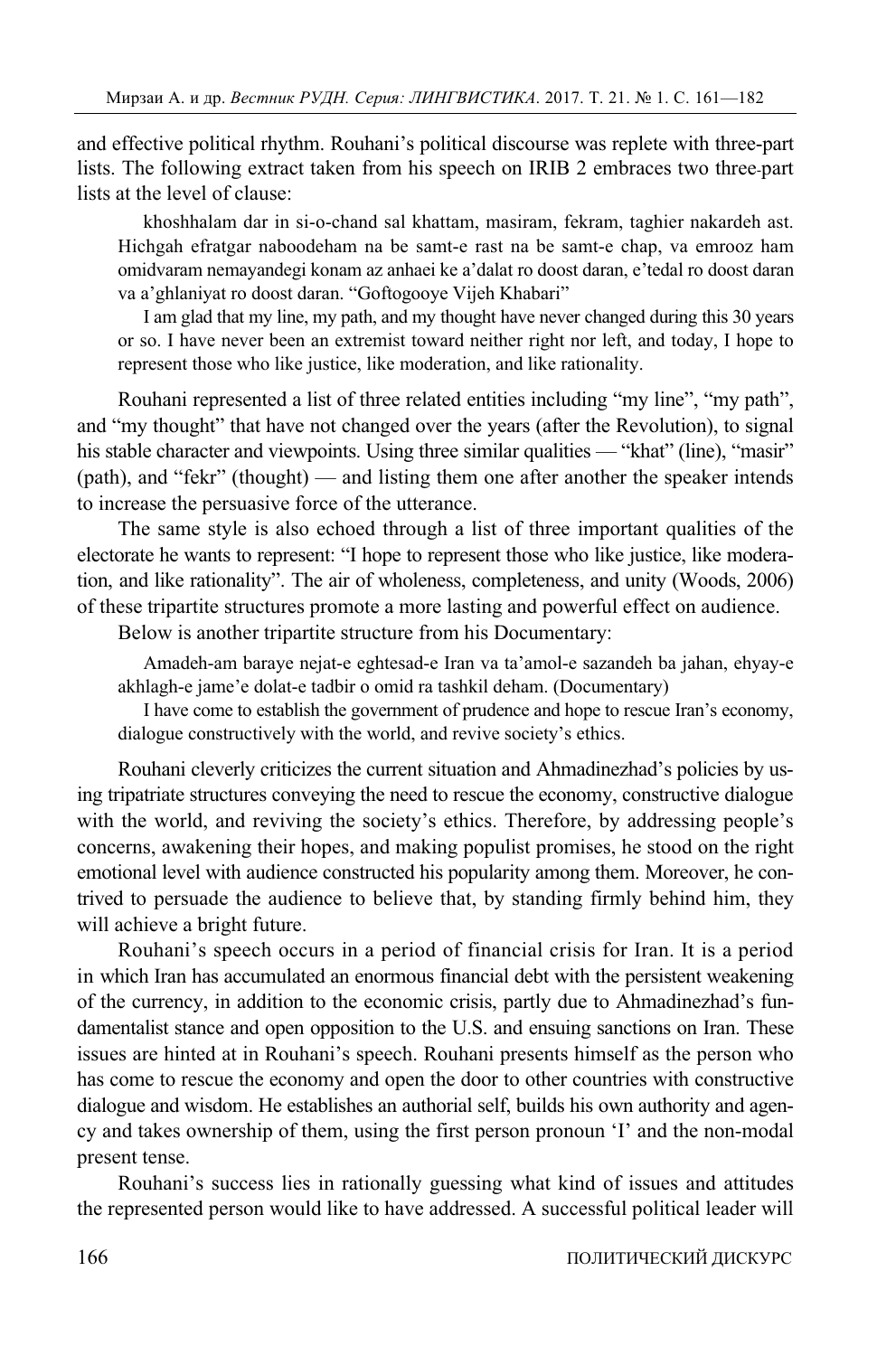be successful in representing an electorate only if s/he is successful in addressing the issues that matter to the electorate. As stated by Capone (2011), the notion of 'representing the electorate' is taken very seriously in Anglo-American countries, where the represented often write letters to their representatives in order to speak of a certain problem and where politicians often reply in writing to the letters they receive.

Another example of the tripartite structure at the sentential level, taken from the Documentary, is the following:

Agar mikhahid 'ezat o shokooh o majd o'azamat be hameh Iranian bargardad, rial-e Irani be jaye aval-e khod bargardad, gozar name Irani be ehteram-e khod bargardad, paye sandoog-e 'ara beshtabid. (Documentary)

If you want honor, glory, magnificence, and greatness to go back to all the Iranians, the Iranian Rial to go back to its former strength, the Iranian passport to go back to its former glory, hurry to ballot boxes.

Again, the power of three, this time nesting inside the sentence structure, has been used to unify items. If you want x, y, and z to happen, then make it happen, i.e., hurry to ballot boxes.

It is also worth mentioning that the imperative mode used in the *hurry to ballot boxes,* positions subjects differently. Rouhani is represented as a speaker who feels very re-assured in suggesting the ballot box for change. In Fairclough's (1989) view, the systematic asymmetry in the distribution of imperative mode between Rouhani and the addressee is important here for understanding the nature of their relationship. Rouhani is making a direct request, indicating a position of power, but at the same time signifying solidarity and inclusiveness.

Perhaps, one of the most recurrent issues in Rouhani's presidential campaign was the promise to change the status quo. The value of Iranian passport was another issue Rouhani had against the current government, referring specifically to the fact that a growing number of countries required the Iranian nationals to be fingerprinted upon arrival, which was largely perceived as humiliating. The measure was also widely seen as a direction sequence of Ahmadinezhad's harsh rhetoric in foreign policy. As a critique of Ahmadinezhad's government, Rouhani voiced his displeasure with the situation and pledged to lead Iran out of the crisis, by using ideologically loaded lexical choices (e.g., prudence, dialogue, hope, moderation).

In Fairclough's (1989) view, ideology is pervasively present in language and what is ideologically significant about a text is its lexical choice and semantic load. Rouhani chose strong and emotionally loaded lexical terms, for persuading his audience to go to ballot boxes.

Ideologically loaded vocabulary is evident in words including *honor*, *glory*, *magnificence*, *greatness*, and *respect.* According to Fairclough (1989), ideologies are closely attached to language since using language is the commonest form of social behavior. What appears to be the case here is an ideological clash between the moderate and extreme lines–Rouhani's government vs. Ahmadinezhad's–as evidenced in Rouhani's discourse (*I have come to substitute the moderate line for the extreme line*).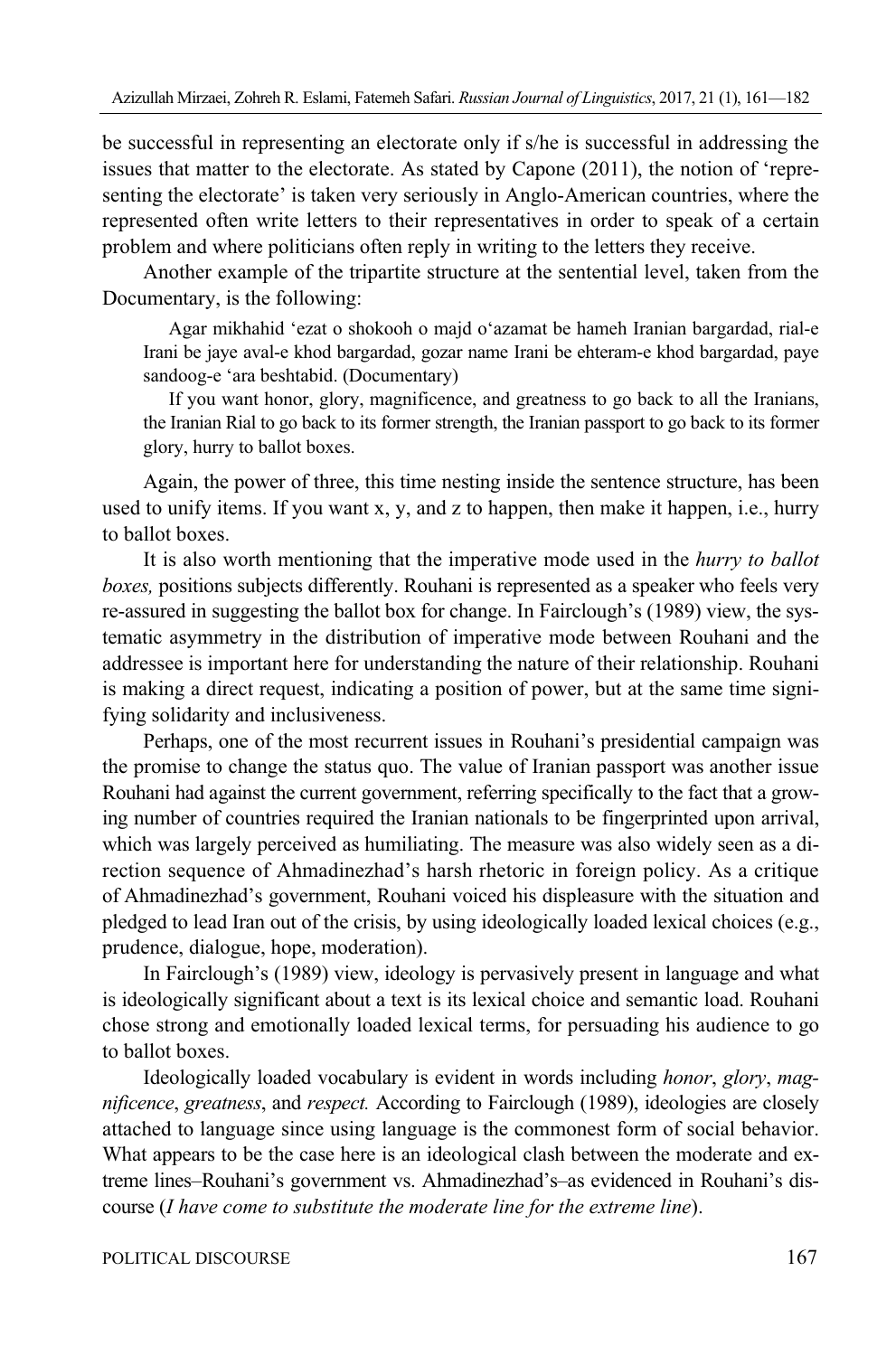## 5.1.2. Alliteration

Alliteration, a particular play on sounds, was used in Rouhani's speech. The function of alliteration is to enhance the impact and persuasiveness of the message. Below is an example taken from one of his speeches:

Barnameh-ye dolat-e **t**adbir-o omid **t**a'amol-e sazandeh ba jahan ast, va na **t**aghabol, va jay-e in **t**aghabol ra **t**a'amol khahad gereft. "Entekhabe Irani".

The government of prudence and hope's plan is to dialogue constructively with the world, and not to confront, and this confrontation will be replaced by dialogue.

In the above alliterative utterance loaded on a contrast, the plosive "t" is repeated several times. Alliteration is a rhetorical device used for getting attention and making the message memorable. The distinct and noticeable nature of alliterative plosive "t" captivates the audience's auditory senses resulting in evoking their emotion, due to the existence of a connection between the sense of hearing sounds and feelings (cf. Obeng & Hartford, 2008).

In addition, the alliteration mechanism not only accentuates the beauty of the language via the repetition of the plosive "t" run-in through Rouhani's discourse but also acts as the music with which his thoughts are expressed and shown to be unified (Woods, 2008). It also suggests harmony and clarity in his thinking process and calls the attention to the core of his message (i.e., the government of prudence and hope's plan, which is "**t**a'amol-e sazandeh ba jahan ast, va na **t**aghabol," meaning, to dialogue constructively with the world, and not to confront) that might not have the same emphasis otherwise.

Here is another example of using consonants to embed the message in the audience memory:

**B**arname sheshom **b**ayad **b**e zendegi-e mardom **b**ehbood **b**ebakhshad, sabat **b**edehad, aramesh **b**edehad be jame'e. "Be Entekhab-e Shoma".

The sixth program should improve people's life, stabilize the society and make it relax.

Or:

Ka**s**i hagh nadarad dar magham-e e'lan-e a**s**lah salahiat-e **s**alehan ra zir-e **s**o'al bebarad. (Documentary)

No one in charge of publicizing the most honorable has the right to question the authority of honorables.

The repetition of the sibilant "s" across the sequence of successive words has made an alliterative phrase. The sound play here can make the message more effective. Furthermore, the experiential value of this negative sentence is the main way of differentiating what is not the case in reality form. Considering the experiential value related to the negation, it should be noted that negation has to do more with intertextuality and the intertextual context of the text (Fairclough, 1987).

5.1.3. Political sloganizing: Rouhani's political brand

Rouhani's political campaign reached a high point with the usage of a unique and memorable slogan. The effective use of a short, memorable and quotable sound bite (Charteris-Black, 2011) with a concise and snappy message (Woods, 2006) helped him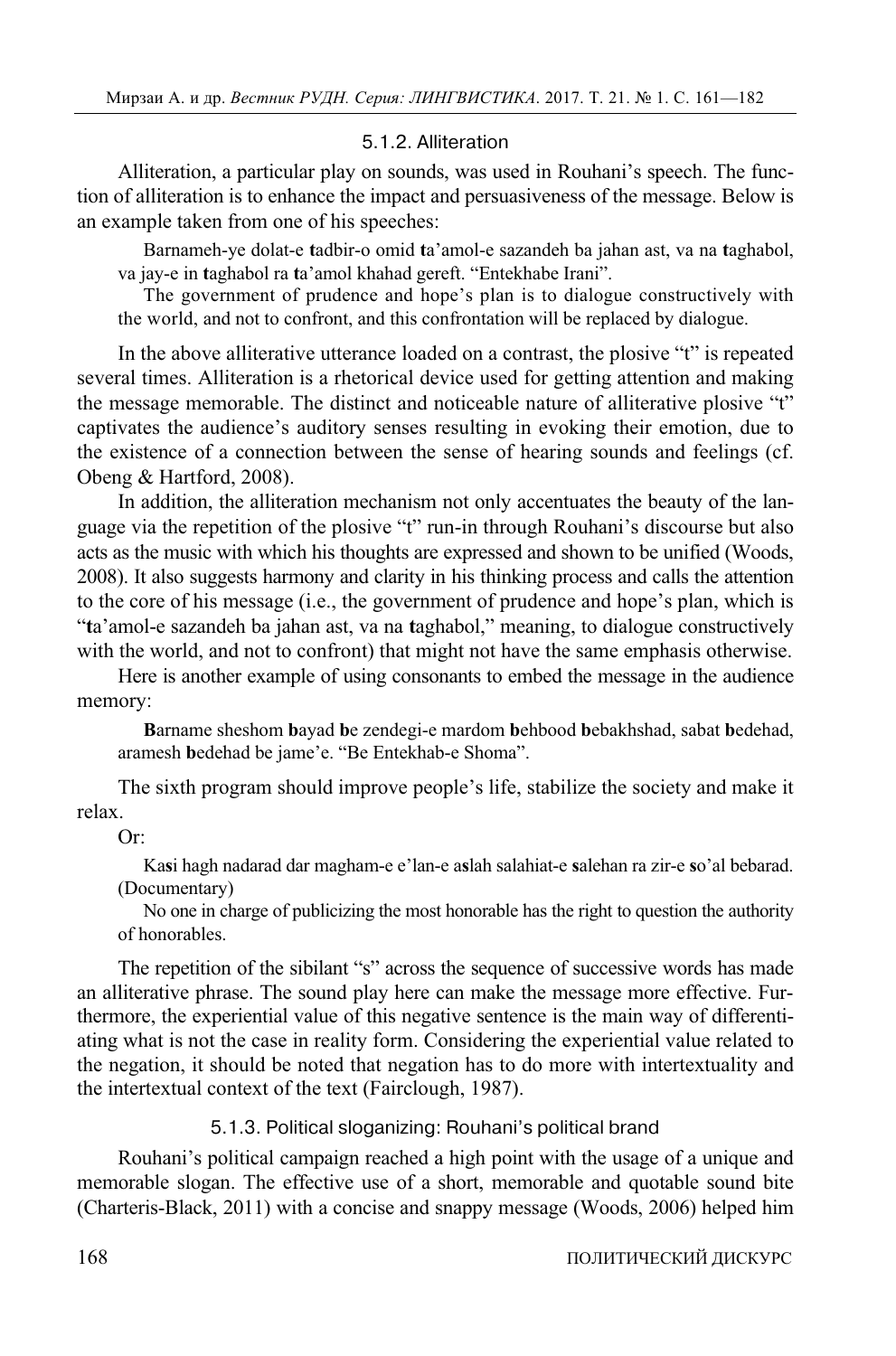to create a clear and memorable slogans (e.g., *Dolat-e tadbir-o omid*: The "government of prudence and hope").

Nianxi (2009) argues that "effective slogans should be free from logical fallacy, easy to remember, and rationally demonstrable" (p. 109). Accordingly, Rouhani's slogan was easy to comprehend, pronounce, and remember. Pronouncing "dolate tadbir o omid" is easy, since the tongue can move from one position to the next one easily, e.g /tə/, /tæ/, /ro/, /o/. It is also appealing to the sense of hearing (Nianxi, 2009), and short enough to be said in one breath.

Moreover, the audiences are not persuaded by chance but through the speaker's underlying purposes and ability to communicate the deliberate intention of persuasion effectively through rhetoric (Charteris-Black, 2011). In this vein, Rouhani's slogan homes in on two key words (prudence and hope), "without any intervening grammar" (Woods, 2006, p. 26) e.g. 'my government is ...'.

Furthermore, Rouhani's election campaign slogan acted as the backbone of his campaign and a highly influential factor to make the Iranian society aware of his basic ideology and views. As the most convenient and practical means of mobilizing people, slogans and catchphrases play an important role in political discourse because they publicize and market the attitudes and beliefs of a candidate contesting an election (Nianxi, 2009). Politicians frequently resort to attracting the audience's attention by using impressive and memorable slogans that succinctly sum up what their campaign is all about. Rouhani's unique way of motivating the electorate masses reflected through his inspiring slogan, influenced voters' electoral choices. Another noteworthy aspect of this carefully crafted message is its relevance to the socio-economic conditions of Iran, which assured Rouhani a victory at the polls. This catchy phrase had an appeal to the electorate and enlivened Rouhani's campaign.

## 5.1.4. A man of people

Giving a touch of informality to his discourse, Rouhani tried to show himself as sharing interests with the ordinary people as shown in the following example:

Man doos daram sedaye shajarian ra, ham doos daram, ham goosh mikonam. (Documentary)

I like Shajarian's voice, I both like it and listen to it.

Mohammad-Reza Shajarian is one of the most celebrated Iranian classical singers, who has enormous popularity among Iranians especially owing to his well-known masterpiece "Our Lord" (Rabanna). For many years, Iranians have broken their daily fast during the Ramadan month when Shajarian's *Rabanna* was aired on the state TV. It is important to note that Shajarian has banned the Iranian public TV and radio networks from broadcasting his songs after the 2009 uprising against Ahmadinezhad's government and was in return barred from holding any concert in Iran. By strategically referring to Shajarian's name, amongst all the other classical singers in Iran, Rouhani contrived to make the musician's numerous fans confident that he is "just one of us"; and to establish himself as "a man of people". Moreover, Rouhani resonated with his audience and showed to have shared common interests. The informal discourse style in his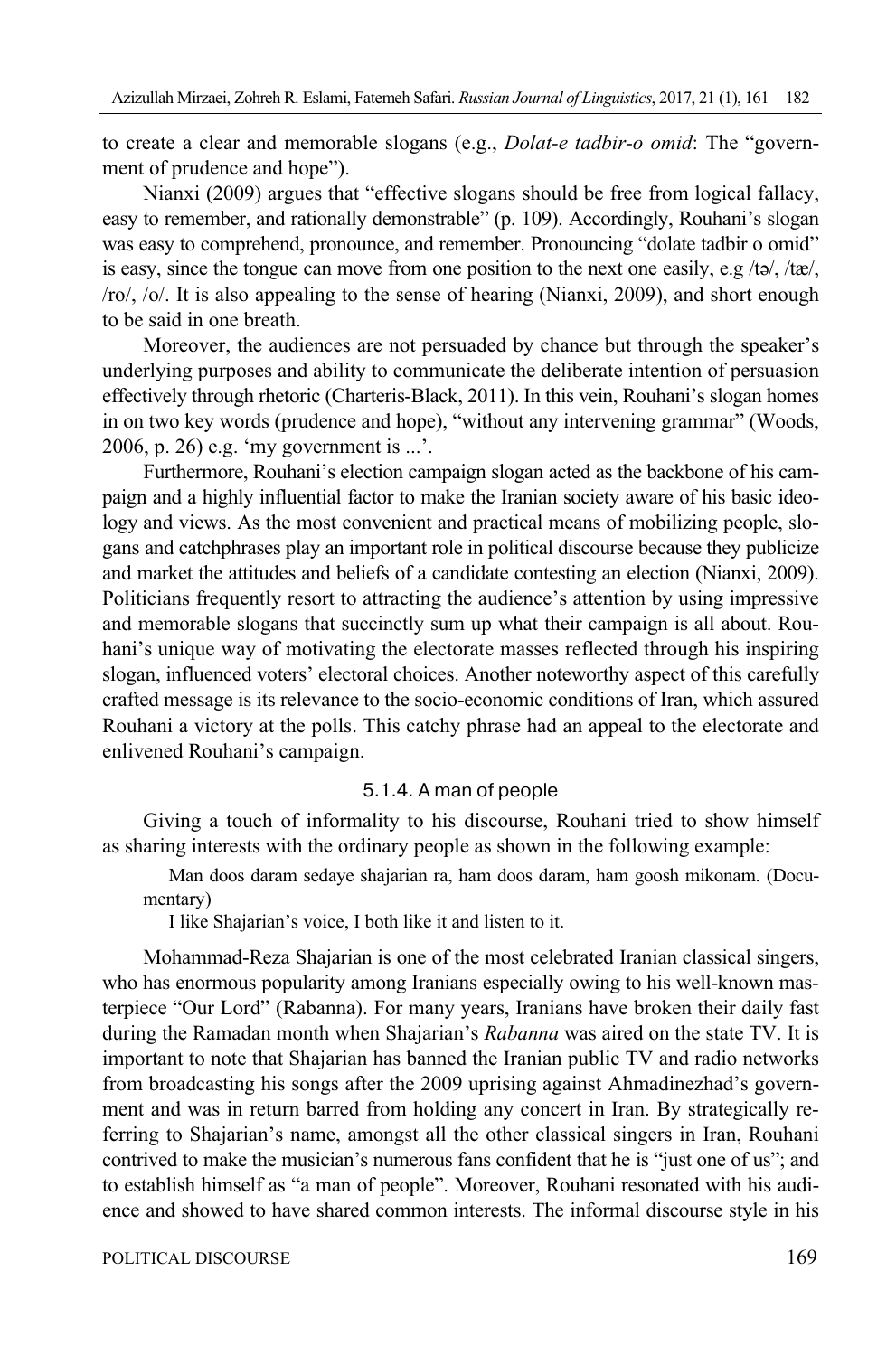speech and using Shajarian's name, as Woods (2006, p. 56) asserts, allows Rouhani "to slide into a slightly more man of people accent, this way he enacted and negotiated his identity in his talk (Ivanic, 1997, cited in Fairclough, 2010) through creating a 'discoursal self'. To put it differently, Rouhani drew upon socially available discourses and subject positions to create a discoursal self in his talk when he identified himself with the interests and values of ordinary populace.

The government's ban on airing Shajarian's famous *Rabanna* song provoked a public outcry demanding broadcasting the song (especially during the holy month of Ramadan). The public's dissent was addressed by Rouhani to voice support for Shajarian's works in order to channel his own discontent with such constraints and introduce himself as a man of shared interests with the audience he was addressing. Rouhani's discourse skillfully shifted from a formal political discourse to an informal discourse of the lay public as necessary.

## **5.2. The use of typical lexical entries in Rouhani's political discourse**

In politics, careful and selective use of words is of paramount importance, and the selection of words is both a matter of policy and strategy (Woods, 2006). Using polysemous words such as puns have strategic effects in political discourse. The following section illustrates some of the lexical strategies Rouhani used.

# 5.2.1. Pun and metaphor

Hameh kar ba tadbir emkanpazir ast va in tadbir ma ra be sahele omid khahad resand "Ba Doorbin" (Documentary)

Everything is possible with prudence, and this prudence will get us to the hope shore.

Prudence, used repeatedly by Rouhani, could mean "prudence as wisdom", and "the government of prudence (and hope)". There is an interrelationship between these dual meanings which can play a significant role on the impact level of the message. Additionally, 'metaphor' is the phenomenon by which somebody talks and thinks about something in terms of something else (Semino, 2008). New phenomena are understood by applying existing known concept schemes to the unknown. Therefore, metaphor is a conceptual mapping from one semantic source domain to another (Lakoff & Johnson, 1980). Rouhani compared prudence with ship to metaphorically implying that his prudence can save Iranians from the emerging socio-political catastrophe just like a rescue ship saving those drowning in a stormy sea. This metaphorical slogan could serve a powerful role in evoking emotional support from the voters and convince them to accept his course of action (voting for him).

According to Charteris-Black (2011), to understand the persuasive force of political language it is essential to understand the systematic nature of metaphor choices. He considered a metaphor as an incongruous linguistic representation that influences opinions and judgments through persuasion. Metaphor is indirect and relies on a conflict between what is said and what is meant. In order to reconcile this conflict the hearer search for a relevant interpretation (Charteris-Black, 2004).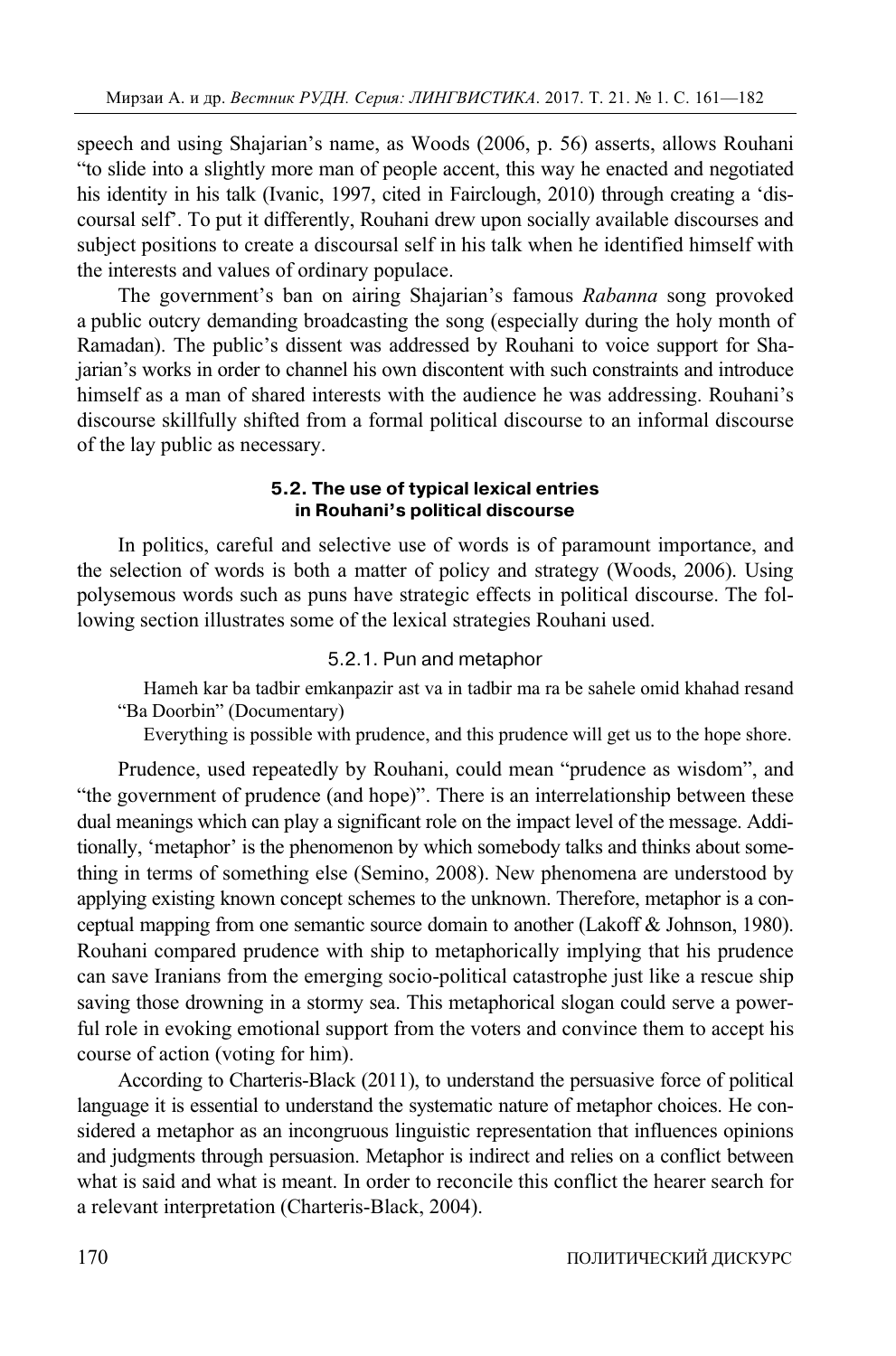As a successful political leader, he is skillful in controlling a variety of linguistic resources (Duranti, 2006), as illustrated below:

Dar zemestan-e farhang, siasat, va eghtesad hastim keh hava bas najavanmardaneh sard ast. (Documentary)

We are in the cultural, political and economic winter that the weather is so ruthlessly cold.

Both metaphor and allusion are used in this excerpt. Allusion is a literary device which activates two texts simultaneously. It is a tacit reference to another literary work and activates the independent elements from the evoked text (cf. Hylen, 2005). In the example above, the function of allusion falls in the meta-textual domain. Rouhani metaphorically made a comparison between winter and the current cultural, political and economic situation in terms of severe coldness. Here, the analogy acts as a powerful rhetorical device in that it compares the unfamiliar and abstract concepts of culture, politics and economy to the familiar coldness of winter. Besides, through a dynamic allusion, and without direct quotation, he evokes the prominent Iranian poet Mehdi Akhavan Sales, and his well-known poem, "*Winter*" and links the audience to the past events. The familiar phrase "the weather is so ruthlessly cold" borrowed from Akhavan Sales's poem, *Winter,* is an allusion used to skillfully highlight the existing problems in the field of culture, politics and economy.

By using allusion and metaphor, he signified the cold weather of winter in terms of current plight and misery that has come about as a consequence of the previous fundamentalist's policies and, at the same time, he pointed to the frozen atmosphere of Akhavan-e-Sales's era. Here, not only did he depict the current problems in terms of a great poet's words (intertextuality), but he also extended the situation to the historical times when the government of prime minister Mohammad Mosaddegh was toppled on 19 August 1953 by the UK- and US-backed coup d'état. Being affected by 1953 frigid atmosphere, Akhavan Sales versed his well-known poem "Winter". His poem symbolically represents the chilly and frozen atmosphere of those days. The choice of this metaphor (Winter) and connecting it to the heroic past, Mosadegh era and Akhavan Sales's poem, has a possible ideological significance and reveals his moderate political ideology covertly. Humming "the weather is so ruthlessly cold", Rouhani aimed to bring to light the current cold situation especially economic situation resulting from wrong policies and deeds of Ahmadinezhad's government and also unfair sanctions imposed by the U.S. against Iran. The same device echoes in the example below:

In baharist ke dar post-e zemestan mandast. (Documentary) This is the spring that waits behind the winter.

Here, instead of using a blunt tone against Ahmadinezhad's government, Rouhani criticized the current situation subtly. Whilst winter is associated with coldness and frigidity, spring has to do with renewal and growth; spring is also used metaphorically as the beginning of better times ahead. It is common knowledge that spring follows winter, and it implies that Rouhani's victory will ensue; therefore, the persuasive force of the message is maximized.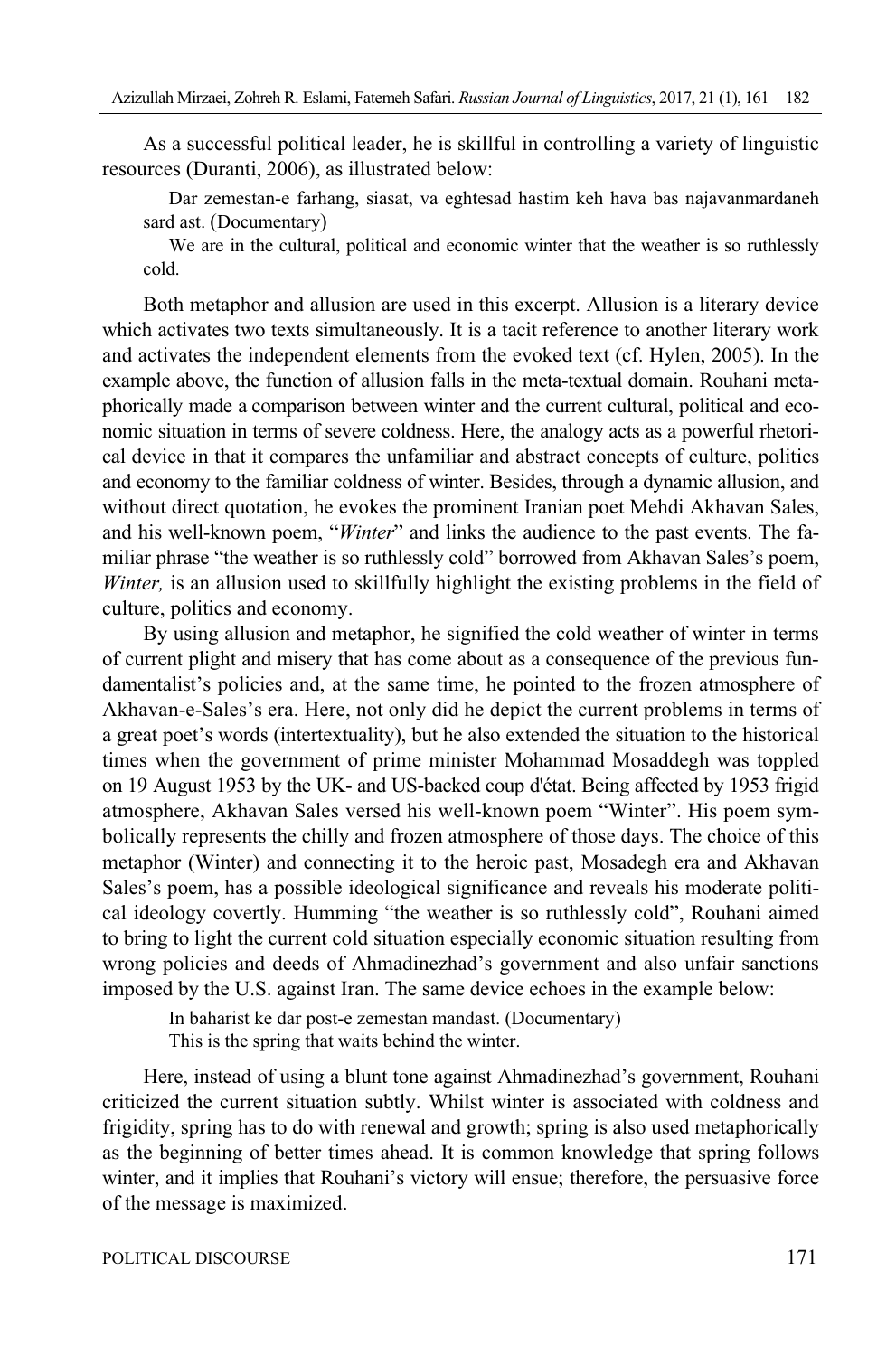In Charteris-Black's (2004) and Goatly's (1997) view, the metaphorical language as a rhetorical device is a matter of pragmatics; the hearer is invited by the speaker to take part in an interpretation to create a meaning through coping with the conflict between what is said and what is meant.

Moreover, Ferrari (2007) argues that metaphor can be used as an important tool for persuasion in a text; it has the potential to act as a privileged cognitive tool for abstracting and constructing discourse strategies. In line with this, Rouhani used an imagebased rhetorical strategy to criticize Ahmadinezhad in his presidential campaign, to evoke powerful emotional reactions and to persuade the electorate to vote for him. The figurative representation of Ahmadinezhad's government and the new one through the skillful choice of natural events enhance the persuasive power of the message. Rouhani describes the reality in a persuasive definition and value-laden term. Using these persuasive definitions to represent the new government and the status quo has a significance importance in argumentation (Fairclough & Fairclough, 2012). Such value-laden terms with their positive and negative emotional connotations help arguer achieve certain and desired conclusions. Defining the new government which awaits winter paved the way to claim that the government of prudence and hope will be established: spring will come and it is a fact of nature. According to Fairclough and Fairclough (2012), a rhetorically motivated representation including metaphors should not only be considered as an isolated feature of a text but also an argumentative function which steers the argument toward a certain conclusion.

However, the idyllic depiction of the perfect spring day is incomplete without taking into consideration the wider picture. What did the winter leave behind? There are some straws and dirty patches, some waste beneath the thawed ice that should be removed. It takes time for the splendor of the new season to shine forth, the trees to reach their peak blooming, the blossoms to burst into colorful flowers. Extending the metaphor further, Rouhani could also implicitly refer to what will be left by the sitting government.

The next extract exemplifies the employing of a metaphorical definition in an argument, showcasing another important rhetorical strategy employed by Rouhani: he deliberates and weighs the reasons, and finally makes a practical judgement about what ought to be done using metaphorical language. For example:

Masale farhang o asibhaye ejtemaei yeki az mohemtarin masael-e ejtemaei va meli mast. Enqelab-e ma asasan yek enqelab-e farhangi boud az ebteda va emrouz moteasefane ba'd az 35 sal dar zamine farhang anche mardom-e ma bayest shahed bashand, nistand. Enqelab-e ma enqelab-e nour boud, enqelab-e akhlaq boud ... hame asibhaye ejtemaei ba baresi ke ma dar markaz-e tahqiqat-e esteratejic kardim, taqriban rou be afzayesh bude dar salhaye akhir, baraye che? Baraye inke un mabnaye farhangi asib dide. Rahkar chist? Che kar bayad bekonim baraye in hame moshkelat? Man dar mian-e anva'e rahkarhaye mokhtalef mohemtarin rahkar ra tamarkoz-zodaei midanam. Ta zamani ke farhang-e ma doulatist, masael-e ma hal o fasl nakhahad shod. Ta zamani ke ma be jaye ta'miq be tarvij bepardazim masael-e ma hal o fal nemishavad. Ta zamani ke be donbal-e kamiyat bashim va har rouz amar bedahim, amar touklid konim, ya na aslant amar vaqei bashad, ama donbal-e asar bakhshi nabashim, masael-e ma hal o fasl nakhahad shod. Chera hame karha be dast-e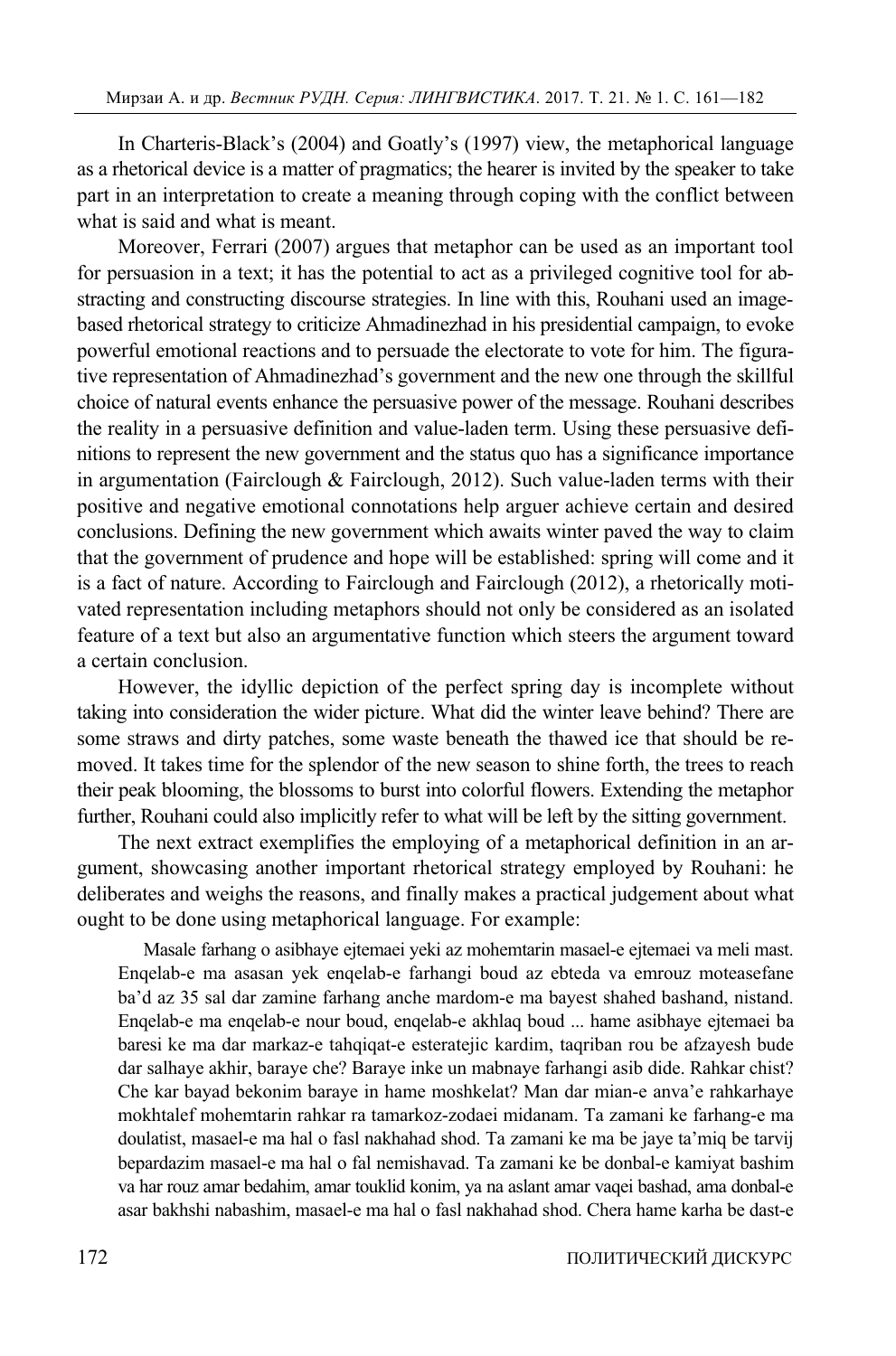doulat ast, dorost ast ke doulat dar hoze farhang bayad siasatgozar bashad, bayad nezarat bekonad, bayad hemayat bekonad va avalin hemayatash ham shafafiyat dar moqararate, avalin hemayatesh ham ijade fazaye amn dar jame'e ast. Ama dare in-e hal bayad ma kar ra be saheban-e asli ashab-e honar vagozar konim va doulat hami-e unha bashad.... Nabayad be nahadhaye rasmi ektefa konim. Eshkal-e ma in ast ke farhang ra hamanand-e abshari midanim ke bayad bar sar-e mardom baz konim. Farhang haman cheshmehaye joushani ast ke dar nahad-e mardom hast va bayad sharayet ra amade konim ta hame az farhang-e dorost dar jame'e estefade konnand .... Ma agar br farhanf qavam dehim movafaq shodeim...

Culture issue and social problems are of our most important social and national issues. Our revolution was primarily a cultural revolution from the beginning, and today unfortunately after 35 years people do not see what they should observe in the field of culture. Our revolution was light revolution, was ethics revolution... Given our investigation in strategic studies center, all social problems have been nearly increased in recent years. Why? Because that culture basis has damaged. What is the strategy? What should we do for all these problems? Amongst different types of strategies I consider decentralization as the most important one. As long as our culture is public, our problems will not be resolved. As long as we engaged in deepening instead of promoting, our problems will not be resolved. As long as we are after quantity and represent statistics every day, produce statistics, or no statistics is real at all, but we are not after effectiveness, our problems will not be resolved. Why are all works held by the government? It is true that the government should be the policy maker in the field of culture, should monitor, should support, and its first support is clarity in regulations, its first support is creating a secure environment in the society, but we should delegate work to the original owners of the art, and the government should support them...

...We should not confine ourselves to official institutions. Our fault is that we see culture as a waterfall to be opened over the people's head. Culture is those gushing springs embedded in the people's nature, and we should prepare conditions so that all people can use the right culture in the society... if we give consolidation to the culture we will succeed...

The extract above illustrates a form of deliberation. After describing the context, Rouhani proposed the explicit question of 'what should we do?'. Then in a monologic deliberative process the same as a deliberation in a multi-agent context, he reasoned practically, pretended that he has weighed different options and now has arrived at the right and the most important course of action i.e., decentralization ('Amongst different types of strategies I consider decentralization as the most important one').

Deliberation as a rhetorical strategy involves different options' critical examination (Fairclough & Fairclough, 2012). This text analysis revealed that Rouhani represented the alternative choices in such a way that avoided an actual deliberation formation. In this monologic text, Rouhani represented the alternatives in a negative way, implying that was no real choice at all. This does not happen in a real face to face dialogue. In Fairclough and Fairclough's (2012) view, deliberation which restricts consideration of alternative options and steers the argument toward one possible conclusion is an ideological deliberation.

Rouhani's argument appears to be rhetorically effective, even though he does not provide much evidence for his claims. In developing his argument, he does not offer any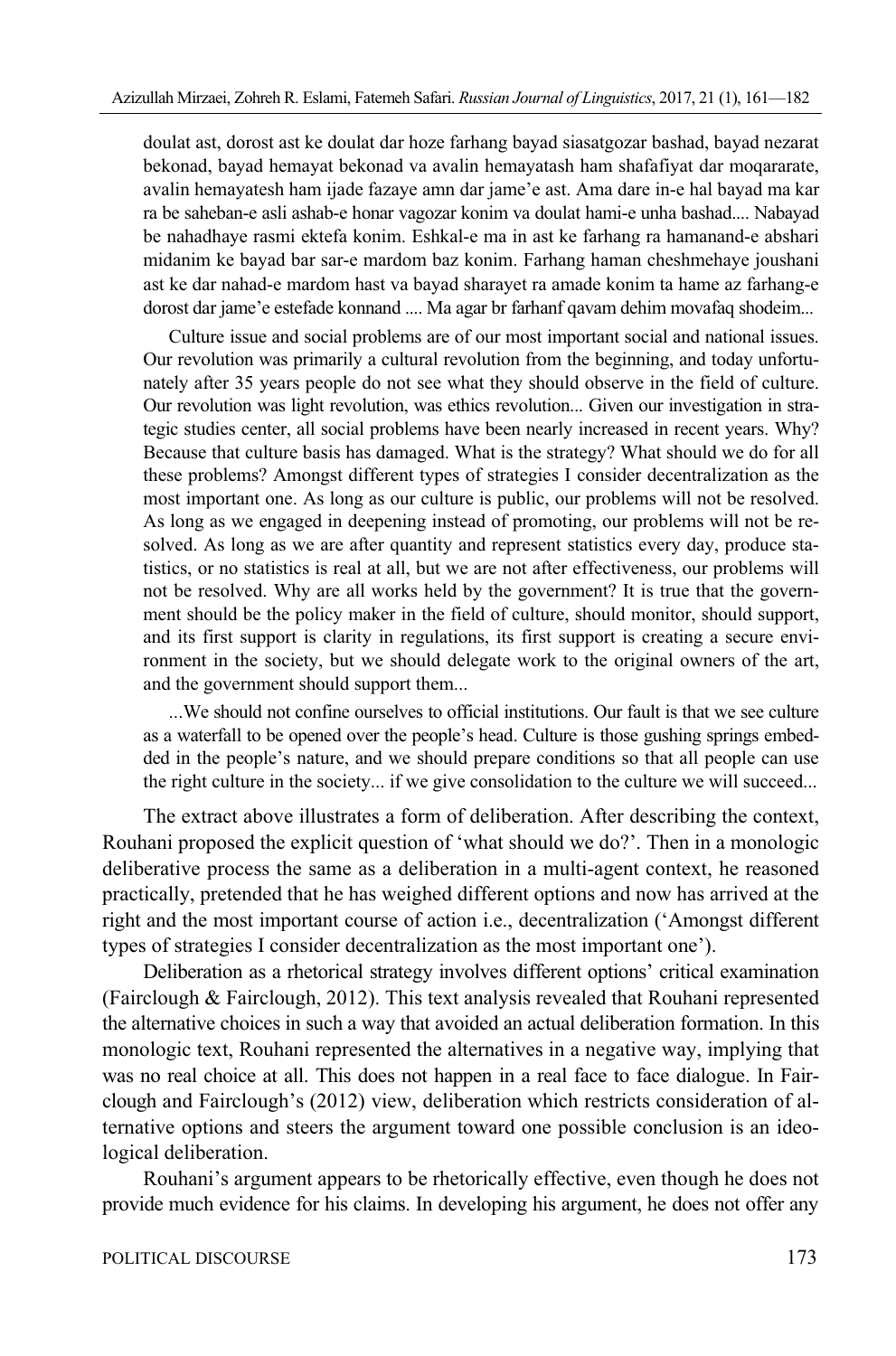alternative options, nor is it always clear how he arrived at the conclusions he is putting forward. In Searle's (2010) view giving people reasons for action that they do not otherwise have is a common way of exercising power. Similarly, Fairclough and Fairclough (2012) assert that power manifests itself as ideology when the existence of alternative possibilities for action is obscured. It seems that Rouhani is utilizing precisely this rhetorical strategy here, warning that 'our problems would not be resolved' if the implementation of the current policies continues.

Furthermore, some statements with an in-built negative meaning (e.g. 'social problems', 'unfortunately people do not see what they should observe in the field of culture', 'no statistics is real', 'our problems will not be resolved', 'we are not after effectiveness', 'that culture basis has damaged', etc.) Rouhani uses to describe what he sees as cultural problems in the society and recommends specific actions. Therefore, *is-statements* have been presented in a way that ground *ought-statement* in what is the most important strategy to be considered ('What is the strategy? What should we do for all these problems? Amongst different types of strategies I consider decentralization as the most important one').

Another interesting issue is employing a metaphorical definition to propose a claim. Charteris-Black (2004) believes that metaphorical concepts can contribute to making arguments more persuasive. After representing the circumstances and weighing the options, Rouhani re-describes the reality in a persuasive definition and value-laden term. Using persuasive definitions ('Culture is those gushing springs embedded in the people's nature') to represent the world has a significant importance in argumentation (Fairclough & Fairclough, 2012). Such a value-laden term with its positive emotional connotation help the arguer achieve certain and desired conclusions. Defining culture as gushing springs which have been embedded in the people's nature paved the way to the claim that 'delegating the work to the original owners of the art (people themselves)' is the right action. According to Fairclough and Fairclough (2012), a rhetorically motivated representation including metaphors should not only be considered to be an isolated feature of a text. Such a representation has also as argumentative function which steers the argument toward a certain conclusion.

# 5.2.2. Personalization

As an argumentative discourse, political discourse includes practical argumentation deployed in response to political problems (Fairclough & Fairclough, 2012). This extract is a good example of practical argumentation.

Ma dar Iran-e ba azamat o bozorgi zendegi mikonim ke daraye manabe besyar qani-e phiziki va madi va nirouye ensani-e arzeshmand o faal ast. Keshvari ke dar hasastarin noghte jahan gharar gerefte ast, keshvari ke daraye geopolitic va geostrategic vije khod dar mantaqe ast. Shahrahe shomal be jonoub ast. Dovomin manbae gaz-e jahan o naft-e jahan ast. Ama chera mardom-e ma dar moshkelat-e maishati bashand? Moshkel kojast? Moshkel az modiriyat aqaz mishavad, moshkel az tasmimat-e fardi aqaz mishavad, moshkel as adam-e mashverat aqaz mishavad... Che mikhaham begouyam? Mikhaham begouyam mardom-e aziz o bozorgvar bayad edare keshvar edare elmi bashad, bayad hokmrani, hokmrani-e shayeste bashad. Bayad estefade az nokhbegan anjam shaved, bayad ba shafafiyat ba mardom harf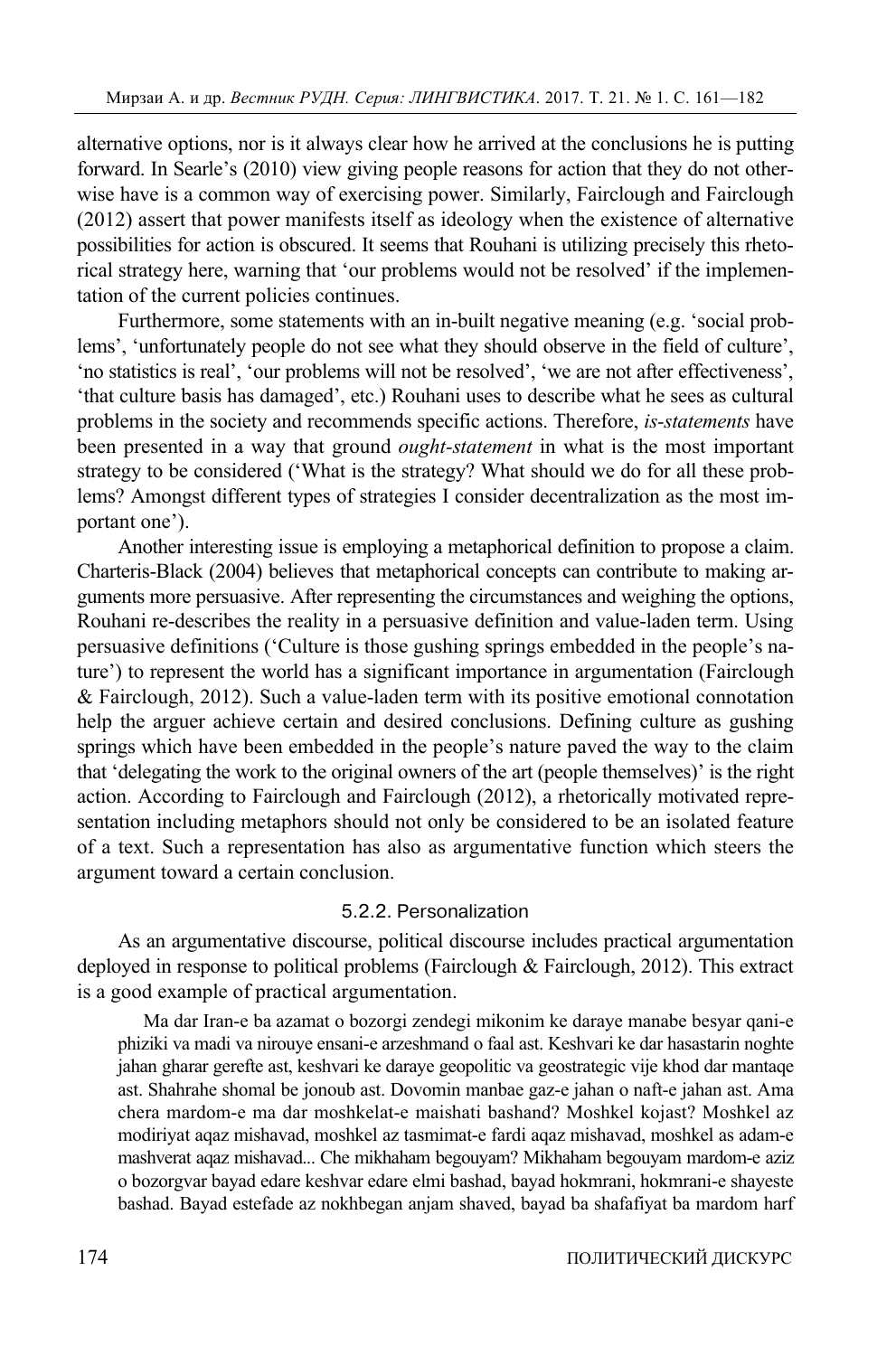zad, bayad moshkelat ra ba mardom dar mian gozasht, bayad amarha daqiq bashad ta ma betavanim az pich-e tarikhi ke maqam-e moazam-e rahbari farmoudand be khoubi obour konim va betavanim hamase eqtesadi va siasi ra biafarinim... Ma bayad hameh marakez-e tolidi ra be fa'aliat-e kamel-e sad dar sad beresanim va in kar emkanpazir ast dar barnameh modavan-e man. "Ba Doorbin"

...We live in the big and great Iran which has very rich physical and material resources and valuable and active human resources The country which is located on the most sensitive point of the world, the country which has its special geopolitics and geostrategic in the area the highway of north to south, the second gas and oil recourses of the world, but why our people have living obstacles, where is the problem? The problem begins from the management; The problem begins from individual decisions; The problem begins from lack of consultation ... what I want to say, I want to say: dear and honorable people, the country management should be scientific management, the governance should be a worthy governance, we should employ elites, we should talk to people in a transparent way, we should talk about problems with people, the statistics should be accurate so that we can pass well the historical turn the Supreme Leader said and create the epic saga of political and economic... We should bring all the production centers into full 100% operation, and it is possible in my systematic plan.

"Where is the problem?" is a rhetorical question posed to make certain points. By posing such a question Hassan Rouhani does not actually expect to receive any answer. He only wants to emphasize the existence of problems. Here there is a list of "where is the problem", presented as three key sources in which problems are rooted, including: the former president's "management", "individually made decisions", and "lack of consultation" nested in the sentence structure. Positioning himself as a critic of the administrative status quo, Rouhani tried to put the blame for these "problems" on Ahmadinezhad's mismanagement. In fact, "individually made decisions" and "lack of consultation" are relatively synonymous. It seems that "individually made decisions" has been rephrased into "lack of consultation" to assure that the audience have realized where the problem lies.

Rouhani's focus is primarily on concrete obstacles and on the representation of management, individual decisions, and lack of consultation as the origin of the problem that exist as a fact. The argument for action here starts from a description of the context of action and the goal which is informed by values. This arguments starts from a question which is implicit here ("what should we do?"), then based on the analysis of the current circumstances and the expected goals, the courses of action are proposed, and the consequences of such actions discussed.

The inclusive use of the first-person plural pronoun '*We*' enables Rouhani to achieve inter-subjectivity and speak on behalf of the whole nation while simultaneously making an implicit authority claim for himself. His conversational public tone was followed by a personal one. He effectively uses the inclusive 'we' at the beginning and then switches to the singular possessive pronoun ('my systematic plan') to take ownership of his responsibility and to evoke a competent and confident identity of himself as the future president.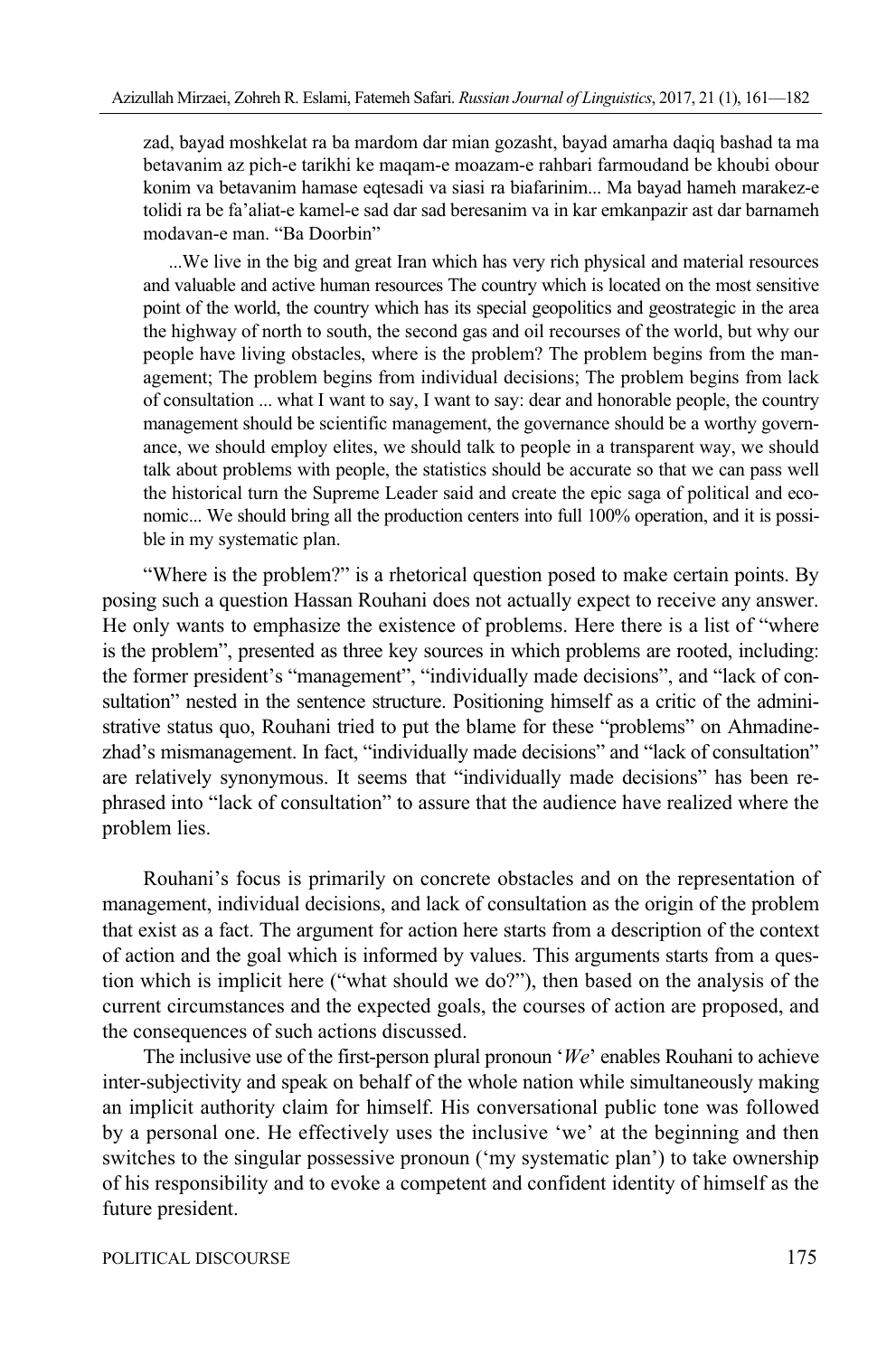## **5.3. Sentence structure in Rouhani's political discourse**

## 5.3.1. Parallel lines

Parallelism is the application of similar syntactic structures and gives harmony and power to the speech (Biria & Mohammadi, 2012, p. 1298). Below is an example of parallelism used in Rouhani's speech. Parallelism can include a contrasting of the two opposing ideas given in adjacent phrases. A parallel structure drawn upon sentences is at work to group items together and to unify them to reflex the notion of related elements through the following parallel lines:

Barnameh-e dolat-e tadbir-o omid ta'amol-e sazandeh ba jahan ast, va na taghabol, va jay-e in taghabol ra ta'amol khahad gereft.

The government of prudence and hope's plan is to dialogue constructively with the world, and not to confront, and this confrontation will be replaced by dialogue.

An antithesis parallelism is drawn across an alliterative utterance in which a contrast is made between the paralleled elements (Woods, 2006). What the government of prudence and hope plans to do is contrasted with what it plans not to do, and "taghabol" (confrontation) is contrasted with "ta'amol" (dialogue). Through a parallel structure, the elements are grouped, and the audience is engaged in comparing the two ideas (confrontation with dialogue).

In Goffman's idea of *participation frameworks* and *production formats* a particular instance of speech can be broken down into animator, author and principal. As the ultimate animator, author and principal, Rouhani represented the conflict between the moderation party's political views or agenda and that of the fundamentalist party.

In terms of text distribution, Rouhani uses already existing texts to create his speech. In Fairclough's (2010) view, for any particular text there is a set of other relevant texts and voices which are potentially incorporated into the text. Fairclough observes the relationships among different discourses and relates text analysis with social structure. Intertextuality opens up difference by bringing other voices into a text. Resorting to intertextuality, Rouhani embedded the fundamentalist's voice into the text implicitly. This intertextuality accentuates the dialogicality of a text (Fairclough, 2003), the dialogue between Rouhani's voice as the author of a text and another opposing voice. As can be seen, *confrontation* and *dialogue* are in marked contrast to each other. Focusing on the current government's foreign policy, he replaced Ahmadinezhad's wording by his ideologically contrastive assertion i.e., *this confrontation will be replaced by dialogue.* The following example is a parallelism which was used to group and contrast different ideas: "strong prudence not beautiful sentences" with "action not claims", and "objective truth not advertising movies" with "resistance in insight and providence not the colorful posters and lustrous headquarters". The paralleled structures and ideas combine to create a unified sense and powerful impact.

Faghat az mardom mikhaham keh na be jomalat-e ziba keh be tadabir-e mohkam, na be edea'aha keh be amalkardha va na be filmhay-e tablighati keh be vagheiyat-e e'ini na be setadhay-e por zargh o bargh o posterhaye rangi balkeh be esteghamat dar nazar va ayandehnegari ra'i dehan. (3rd debate).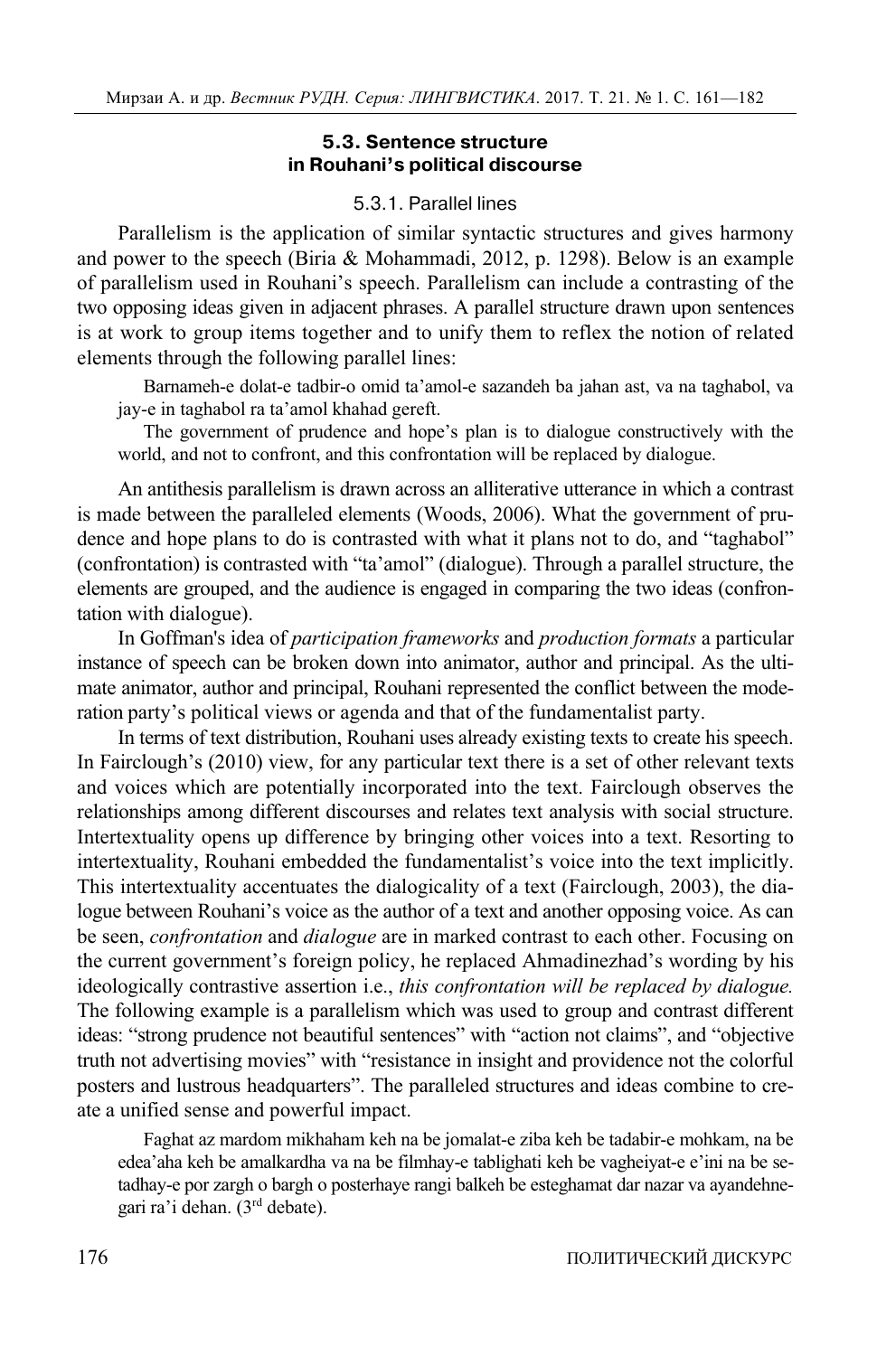I only ask people to vote for strong prudence not beautiful sentences, action not claims, and the objective truth not advertising movies, strength in insight and foresight not the colorful posters and lustrous headquarters.

Rouhani discreetly invited the audience to assume that the strong prudence, reliable action and strength in insight and foresight are his qualities as a president and reflected in his policies.

#### **5.4. The visual symbol in Rouhani's political discourse**

Last but by no means least, acting in a creative way, Rouhani signified his metaphorical political message simply by a familiar visual object, a key, implying that everything is locked, and he has the key to resolve Iran's problems. Using the key symbol, as a visual interpretation of his campaign objectives, he tried to reach out to all sectors of the society, especially the grassroots, influencing their views and helping them more easily envisage his campaign's central message.

Beyond words, visual representations and symbols can be employed by political leaders to affect the electorate's emotions. Rouhani's presidential campaign symbol was a "key" he pledged it would solve Iran's problems, namely, failed nuclear negotiations, the collapsing currency value, and the sanctions. The *key* represented a metaphor to make the audience hopeful about practical solutions for Iran's future. It enabled him to embody his message in "hope" and "prudence", and it was a major boost for him to reach out to voters in the society through this visual symbol. The strength of ideology expressed by Fairclough (1989, p. 208) as "*the camera doesn't lie*" (Fairclough, 1989, p. 208). The key allowed political advertising to more effectively create a world which the audience may be lead to inhabit and played a significant role in Rouhani's victory.

#### **6. CONCLUDING REMARKS**

In this study, we examined Iran's  $11<sup>th</sup>$  presidential campaign discourse and looked into Rouhani's use of rhetorical and persuasive linguistic devices which enabled him to present his political ideology and, potentially, had a positive role in his subsequent election victory. Linguistic-discursive elements of political discourse were analyzed in a bottom-up style to build up a picture of how these elements might have contributed to Rouhani's political discourse characterization. A CDA approach, drawing upon Fairclough (2010), was adopted to explain the socio-cultural, religious, and political values underlying the rhetoric documented in the dataset.

The main purpose of political speeches is "primarily persuasion rather than information or entertainment" (Dedaić, 2006, p. 700). These speeches are considered as purposeful interaction between the political figure and the electorate, in which the speaker's goal is to influence the electorate to accept the speaker's views and support him/her with their ballots. To be able to achieve their goals, politicians use a variety of rhetorical strategies to construct a trustworthy image of themselves, responding to the concerns of their voters, and showing inclusiveness and solidarity with them.

Our findings indicate that Rouhani's political discourse was spiced up with different rhetorical devices, aiming at making the audience accept his views, thoughts,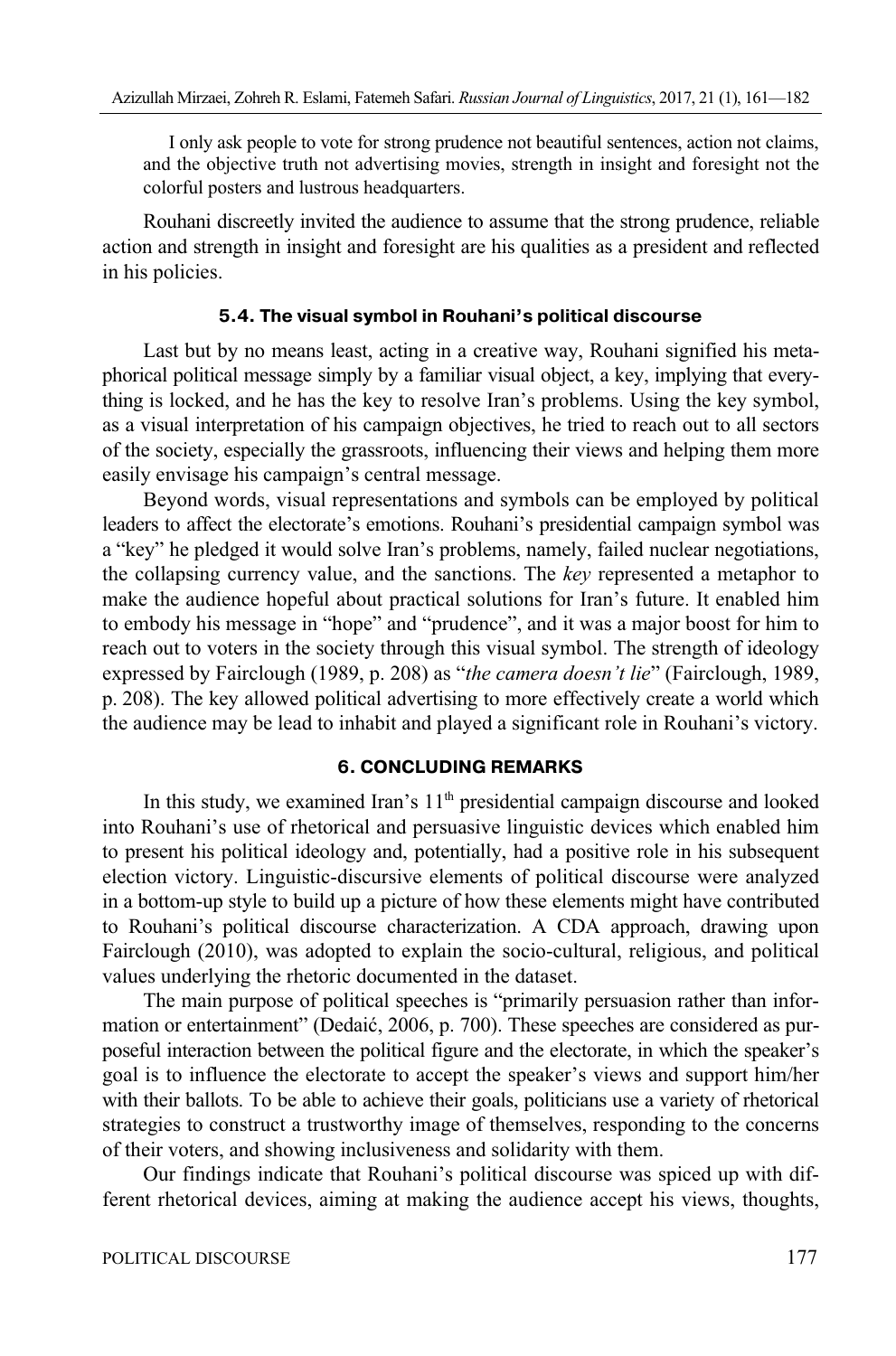and policies. He criticized the current socioeconomic and cultural situation of Iran by virtue of different devices to embed his messages deep into the electorate's mind i.e., *Iran has many problems and the blame is on the existing government mismanagement and wrong policies.* Being considered as a critic of the current situation, and a person who emphasized to put an end to it, Rouhani was able to increase his chance to win the election. The central pillar of his success was his political performance. He separated himself from the current situation and then challenged it and gained the support of those who said no to the existing situation.

Moreover, Rouhani's campaign could possibly be seen as a social struggle at the institutional level, and as a more general struggle at the societal level between moderates and fundamentalists. Rouhani's points of view which were represented all over his speeches, debates, interviews, messages, and slogans were his administration's standpoints. He did not deliver them as an individual, but rather as a representative of a certain party, the moderate party. Rouhani's goal was more than trying to influence the electorate and their knowledge about what is best for them to do to get rid of the current plight and misery ensued from the fundamentalist party's wrong policies. He aspired to put an end to the status quo by enforcing his agency and the assertive tone and structures in his speeches.

The findings can be of interest to those interested in discourse analysis. Having a critical attitude offers a new perspective on language, which considers language use as a questionable and problematic issue, and reflects social and ideological processes and constitutes a resource to act upon those processes. However, it is worth mentioning that the area of CDA, in general, and political discourse analysis, in particular, is a vast area, and this case study is by no means a complete account of how CDA can be employed to dissect the different types of discourses that have the manipulative power to marginalize some and empower others for further research it is suggested to investigate the upcoming presidential election in 2017, to compare Rouhani's campaign strategies with findings of this study and potentially trace the shift in his next campaign cornerstone. Researchers can also do a comparative study between the moderate ideology advocated by Rouhani's campaign speeches and fundamentalist's ideology advocated by Ahmadinezhad's speeches.

© Azizullah Mirzaei, Zohreh R. Eslami, Fatemeh Safari, 2017

#### **REFERENCES**

*Al-Ahram Weekly* online. 18 —24 June 2009. Issue No. 952.

- Atai, M., & Mozaheb, M. (2013). The representation of Iran's nuclear program in British newspaper editorials: A critical discourse analytic perspective. *International Journal of Society, Culture, and Language, 1*(2), 15—33.
- Biria, R., & Mohammadi, A. (2012). The socio pragmatic functions of inaugural speech: A critical discourse analysis approach. *Journal of Pragmatics,* 44(10), 1290—1302.
- Bobin, J.P. (1988). *Le marketing politique: Vendre L'Homme et L'Idée* [Political marketing: How to sell a man and an idea]. Paris: Milan Media.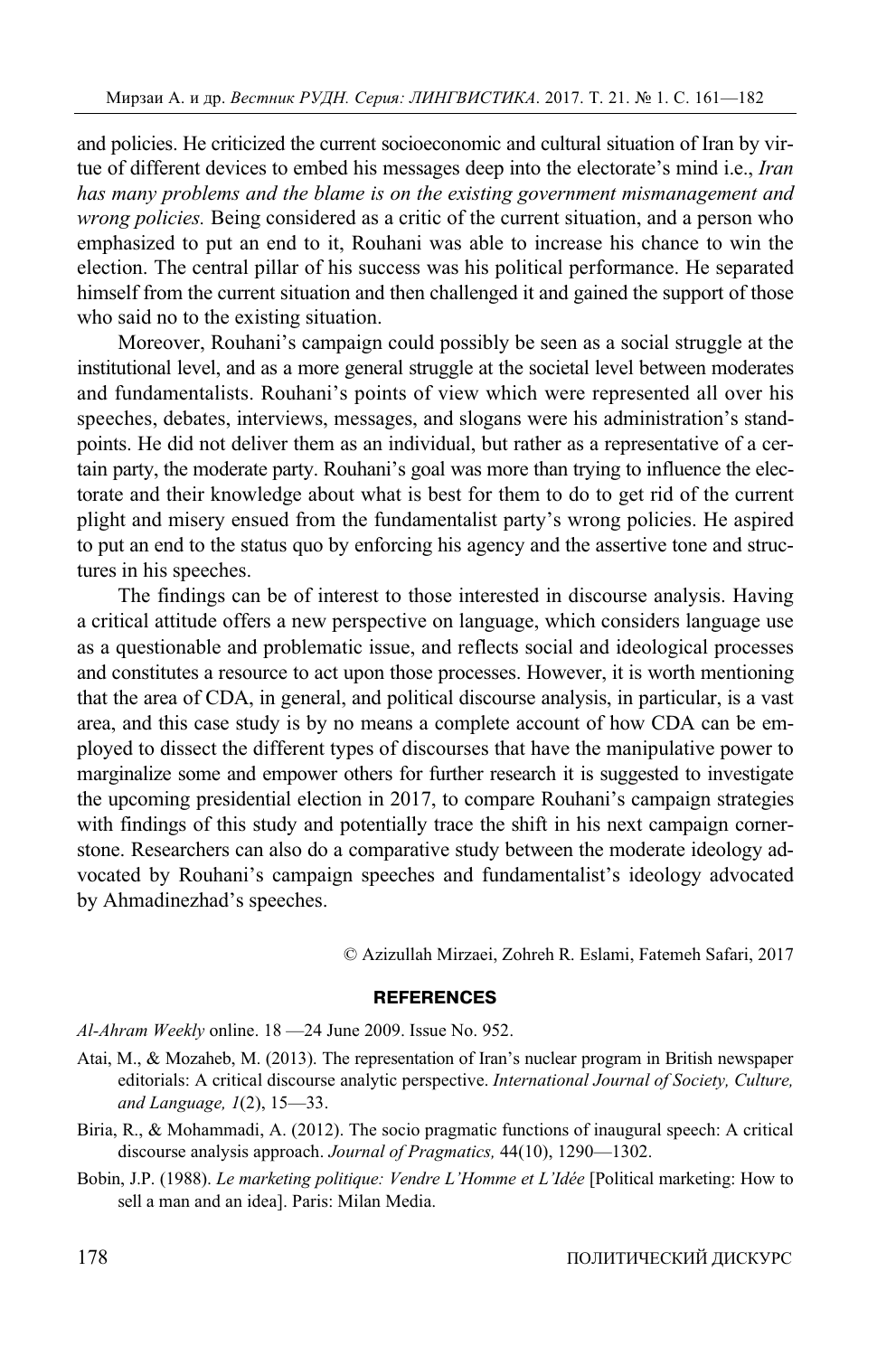- Bonyadi, A. (2010). The rhetorical properties of the schematic structures of newspaper editorials: A comparative study of English and Persian editorials. *Discourse & Communication*, 4(4), 323—342.
- Capone, A. (2010). Barack Obama's South Carolina speech. *Journal of Pragmatics,* 42(11).
- Charteris-Black, J. (2004). *Corpus approaches to critical metaphor analysis*. Hampshire/New York: Palgrave Macmillan.
- Charteris-Black, J. (2011). *Politicians and rhetoric: The Persuasive power of metaphor*. Basingstoke: Palgrave Macmillan.
- Chilton, P. (2004). Analyzing political discourse. Theory and practice. London: Routledge; 2964— 2977.
- Cheng, M. (2006). Constructing a new political spectacle: Tactics of Chen Shui-bian's 2000 and 2004 inaugural speeches. *Discourse and Society,* 17(5), 583—608.
- Fairclogh, I. & Fairclough, N. (2012). *Political discourse analysis: A method for advanced students*. London and New York: Roultedge.
- Dedaić, M.N. (2006). Politeness speeches and persuasive Argumentation'. In Keith Brown (ed.) *Encyclopedia of Language and linguistics*, Vol. 9. Amsterdam: Elsevier, 700—707.
- Duranti, A. (2006). Narrating the political self in a campaign for U.S. Congress. *Language in Society*, 35, 467—497.
- Fairclough, N. (1989). *Language and Power.* London: Longman.
- Fairclough, N. (1995). *Media discourse*. London, New York, Sydney: Edward Arnold.
- Fairclough, N. (2003). *Analyzing discourse*. London: Routledge.
- Fairclough, N. (2010). *Critical Discourse Analysis: The critical discourse analysis.* London: Longman.
- Fairclough, N. & Wodak, R. (1997). Critical discourse analysis. In T.A. Van Dijk (Ed.), *Introduction to discourse analysis*, 258—284.
- Ferrari, F. (2007). Metaphor at work in the analysis of political discourse: investigating a preventive war persuasion strategy. *Discourse and Society,* 18(5), 603—625.
- Goatly, A. (1997). *The language of metaphors*. London and New York: Routledge.
- Goffman, E. (1981). Footing. In E. Goffman (Ed), *Forms of Talk*. Philadelphia: University of Pennsylvania Press, 124—159.
- Horváth, J. (2010). Critical discourse analysis of Obama's political discourse. Retrieved July 4, 2013, from http://www.scribd.com/doc/39586848/.html
- Hylen, S. (2005). Allusion and meaning in John 6. Berlin: De Gruyter GmbH.
- Ivanic, R. (1997). *Writing and identity: The discoursal construction of identity in academic writing.* Amesterdom: Benjamins.
- Jalilifar, A., & Alavi Nia, M. (2012). We are surprised; wasn't Iran disgraced there? A functional analysis of hedges and boosters in televised Iranian and American presidential debates. *SAGE,*  6(2), 135—161.
- Kress, G. (1990). Critical discourse analysis. *Annual Review of Applied Linguistics,* 11(1), 84—99.
- Lakoff, G., & Johnson, M. (1980). *Metaphors we live by*. Chicago, IL: Chicago University Press.
- Mutz, D., Sniderman, P., & Richard, B. (1999). *Political Persuasion and Attitude Change*. Ann Arbor: The University of Michigan Press.
- Nianxi, X. (2009). *Political Slogans and Logic***.** Diogenes 56 (1), 109—116.
- Obeng, S.G., & Harford, B. (2008). Topics in political discourse analysis. (Eds). Hauppauge, N.Y.: Nova Science.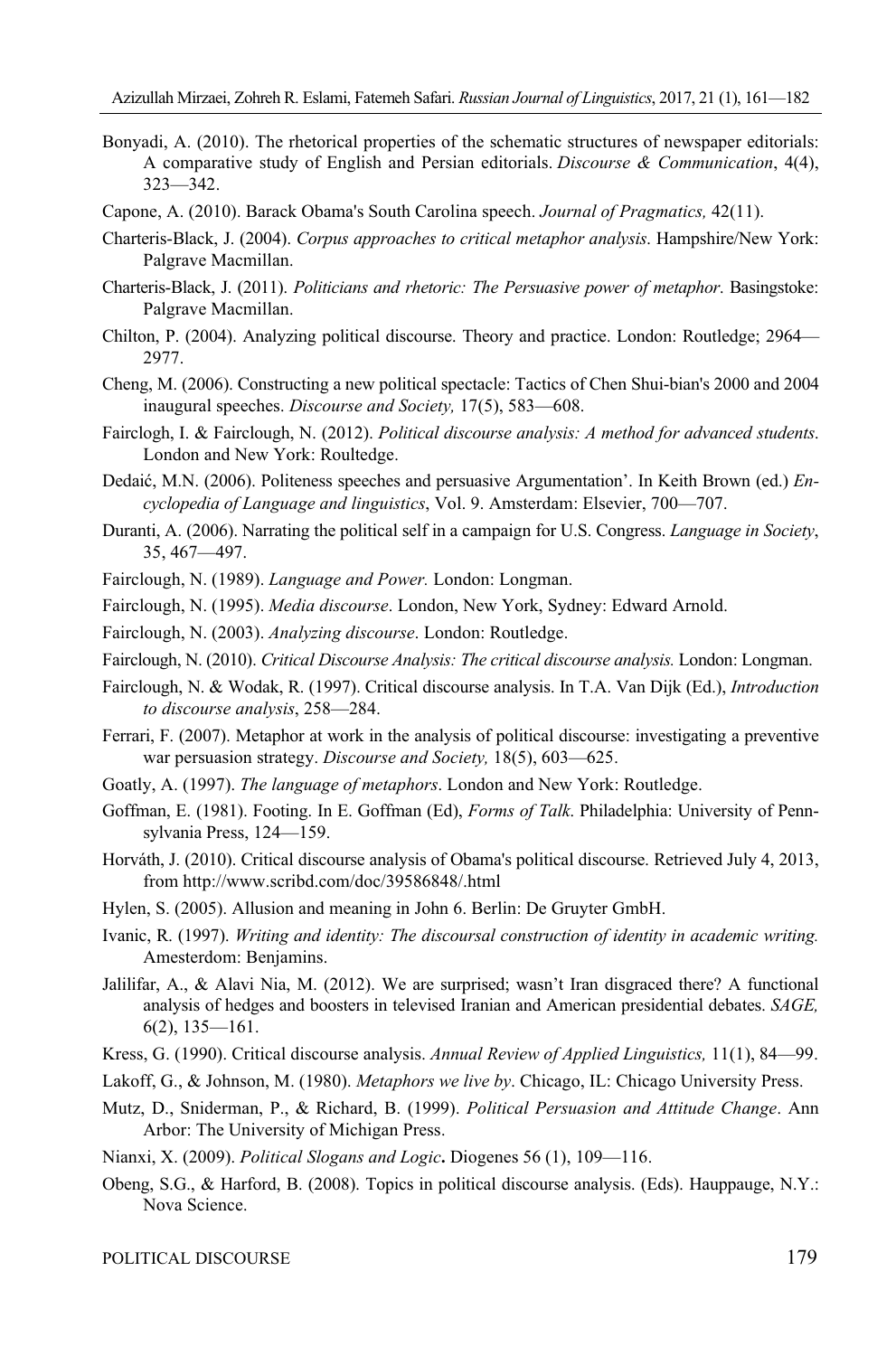Pennycook, P. (2001). *Critical Applied Linguistics.* Mahwah, New Jersey: Lawrence Erlbaum.

- Pondy, L. (1983). The role of metaphors and myths in organization and the facilitation of change. In L. Pondy, P. Frost, G. Morgan, & T. Dandridge (Eds.), *Organizational symbolism*. Greenwich, CT: JAI Press, 157—166.
- Rezaei, S., & Nourali, N. (2016). Language and power: The use of persuasive techniques in Iran and U.S. president speeches. *Journal of Language Teaching and Research, 7*(6), 1203—1209.
- Semino, E. (2008). *Metaphor in discourse*. Cambridge, New York: Cambridge University Press.
- Tekin, B.C. (2008). The construction of Turkey's possible EU membership in French political discourse. *Discourse & Society*, 19(6), 727—763.
- Van Dijk, T.A. (1993). Principles of critical discourse analysis. *Discourse and Society,* 4(2), 249—83.
- Vesnic Alujevic, L. (2011). Communicating with voters by blogs? Campaigning for the 2009 European Parliament elections. *Discourse & Communication,* 5(4), 413—428.
- Wei, L., Lu, L., & Ahrens, K. (2008). Ideological influence on BUILDING metaphors in Taiwanese presidential speeches. *Discourse & Society,* 19(3), 383—408.
- Wei, J.M. (2000). An analysis of the metaphorical usage of campaign slogans in the 1996 presidential campaign in Taiwan. *Journal of Asian Pacific Communication,* 10(1), 93—14.
- Wells, P., & Bull, P. (2007). From politics to comedy: A comparative analysis of affiliative audience responses. *Journal of Language and Social Psychology,* 26(4), 321—342*.*
- Wodak, R. (2001). What CDA is about: A summary of its history, important concepts and its developments. In R. Wodak and M. Meyer (Eds.), *Methods of Critical Discourse Analysis.* London: Sage, 1—13.
- Woods, N. (2006). *Describing discourse: a practical guide to discourse analysis.* Hodder Arnold: London.

#### **Article history:**

Received: 05 September 2016 Revised: 14 October 2016 Accepted: 18 November 2016

### **For citation:**

**Azizullah Mirzaei, Zohreh R. Eslami, Fatemeh Safari (2017). Exploring Rhetorical-Discursive Practices of Rouhani's Presidential Campaign and Victory of his Prudence-and-Hope Key: a Discourse of Persuasion.** *Russian Journal of inguistics,* **21 (1), 161—182.** 

#### **Bio Note:**

*Azizullah Mirzaei,* DSc, Associate Professor of Applied Linguistics at English Department at Shahrekord University (Iran). *Research interests:* Pragmatics, Discourse Theory, Discourse Analysis, Intercultural Communication. *Contact information: e-mail:* fazizullah@yahoo.com

*Zohreh R. Eslami,* DSc, Professor at Department of Teaching, Learning and Culture at Texas A&M University at Qatar (Doha). *Research Interests:* Cross-Cultural Pragmatics, Cultural Issues Related to Second Language Teaching, Learning, and Assessment Developmental Pragmatics, ESL/EFL Teacher Education. *Contact information: e-mail:* zeslami@tamu.edu

*Fatemeh Safari* PHd Student. *Research interests*: Second Language Acquisition, Pragmatics, Discourse Analysis, Discourse Theory, Intercultural Communication. *Contact information: e-mail:* f\_19safari@yahoo.com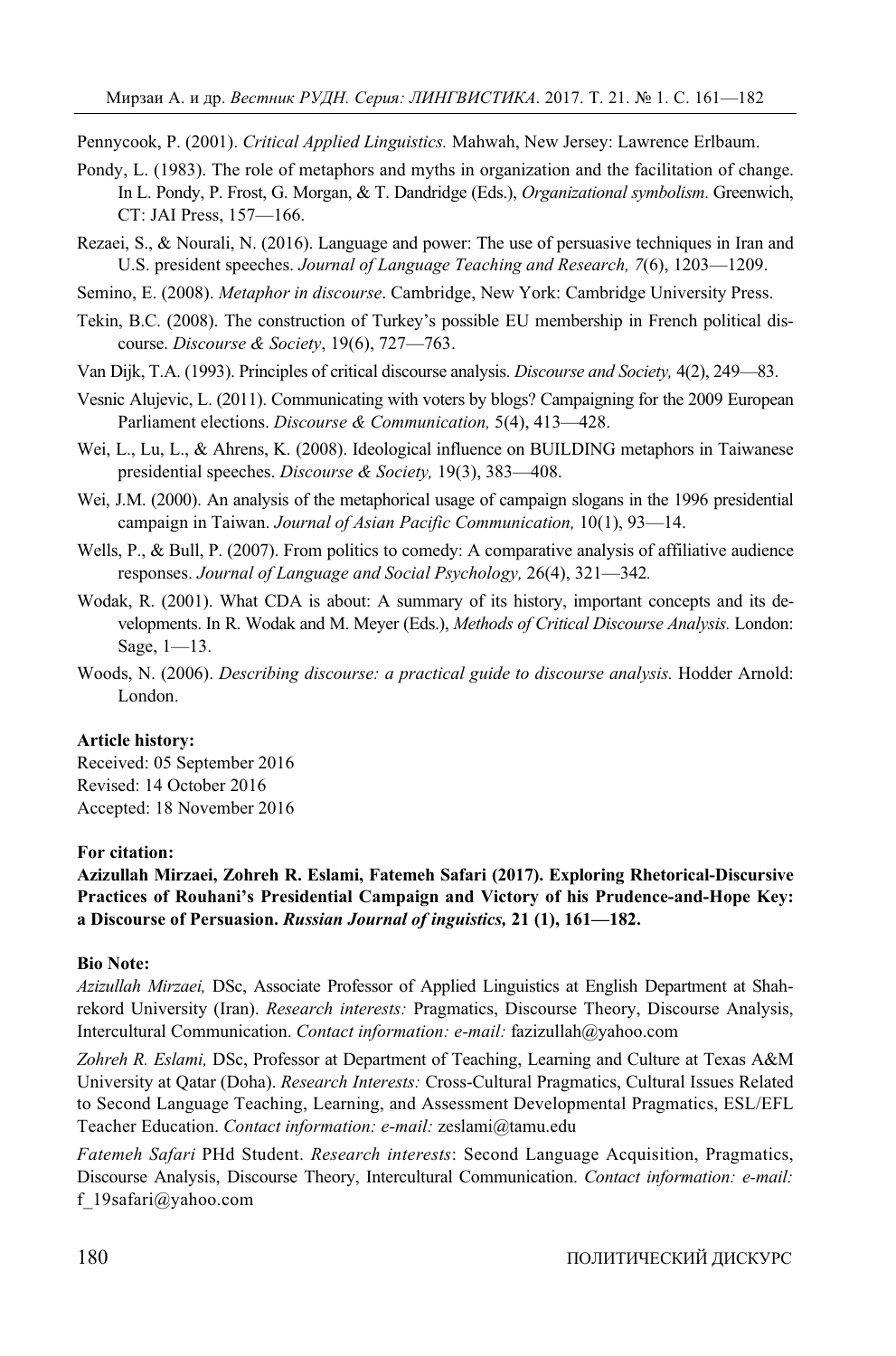DOI: 10.22363/2312-9182-2017-21-1-161-182

# **ДИСКУРС УБЕЖДЕНИЯ: РИТОРИЧЕСКИЕ И ДИСКУРСИВНЫЕ ПРАКТИКИ В ПРЕЗИДЕНТСКОЙ ИЗБИРАТЕЛЬНОЙ КАМПАНИИ РУХАНИ И ПОБЕДА ЕГО ПРИНЦИПА БЛАГОРАЗУМИЯ И НАДЕЖДЫ**

**Азизулла Мирзаи1 , Зохрэ Еслами2 , Фатима Сафари1**

1 Университет Шахре-Корд *8 University str., 8818634141, Шахре-Корд, Иран* 

<sup>2</sup>Техасский университет А&М в Катаре (США) *363 Harrington Office Building, 23874, Доха, Катар* 

В попытке приобрести и сохранить власть политики используют в своих выступлениях определенные риторические и языковые средства, чтобы привлечь избирателей на свою сторону. Настоящее исследование явилось попыткой изучения риторических и дискурсивных средств убеждения, использованных Хасаном Рухани в предвыборной кампании на пост президента Ирана. Особое внимание было уделено изучению языковых средств различных уровней, составивших основу его политического дискурса. В центре внимания оказались:1) фонетические особенности его речи, 2) выбор лексических средств, 3) особенности синтаксических структур, использованных для передачи политических нюансов. В исследовании применялся критический дискурс-анализ (КДА), опирающийся на трехмерную аналитическую парадигму Фэйрклафа (Fairclоugh 2010), с целью исследовать отношения дискурса и власти в речи Рухани, с одной стороны, и социально-культурные, религиозные и политические ценности, лежащие в основе риторических средств — с другой. Результаты показали, что политический дискурс Рухани включает различные риторические и дискурсивные средства, такие как трехчленные конструкции, повторения в параллельных конструкциях, аллитерацию и метафоры, влияющие на общественное мнение. Более того, использование кратких и лаконичных тезисов, визуальных символов и динамических метафор помогло ему обратиться к публике с высокой долей эмоциональности и привлечь значительный электорат.

**Ключевые слова:** риторические средства, критический дискурс-анализ (КДА), политический дискурс, президентская избирательная кампания

#### **История статьи:**

Дата поступления в редакцию: 05 сентября 2016 Дата принятия к печати: 18 ноября 2016

#### **Для цитирования:**

**Azizullah Mirzaei, Zohreh R. Eslami, Fatemeh Safari. Exploring Rhetorical-Discursive Practices of Rouhani's Presidential Campaign and Victory of his Prudence-and-Hope Key: a Discourse of Persuasion //** *Вестник Российского университета дружбы народов. Серия: Лингвистика.*  **2017. Т. 21. № 1. С. 161—182.** 

#### **Сведения об авторах:**

*Азизулла Мирзаи*, доктор, доцент кафедры прикладной лингвистики факультета английского языка, Университет Шахре-Корд (Иран). *Сфера научных интересов:* прагматика, теория дискурса, дискурс анализ, межкультурная коммуникация*. Контактная информация: e-mail:* fazizullah@yahoo.com